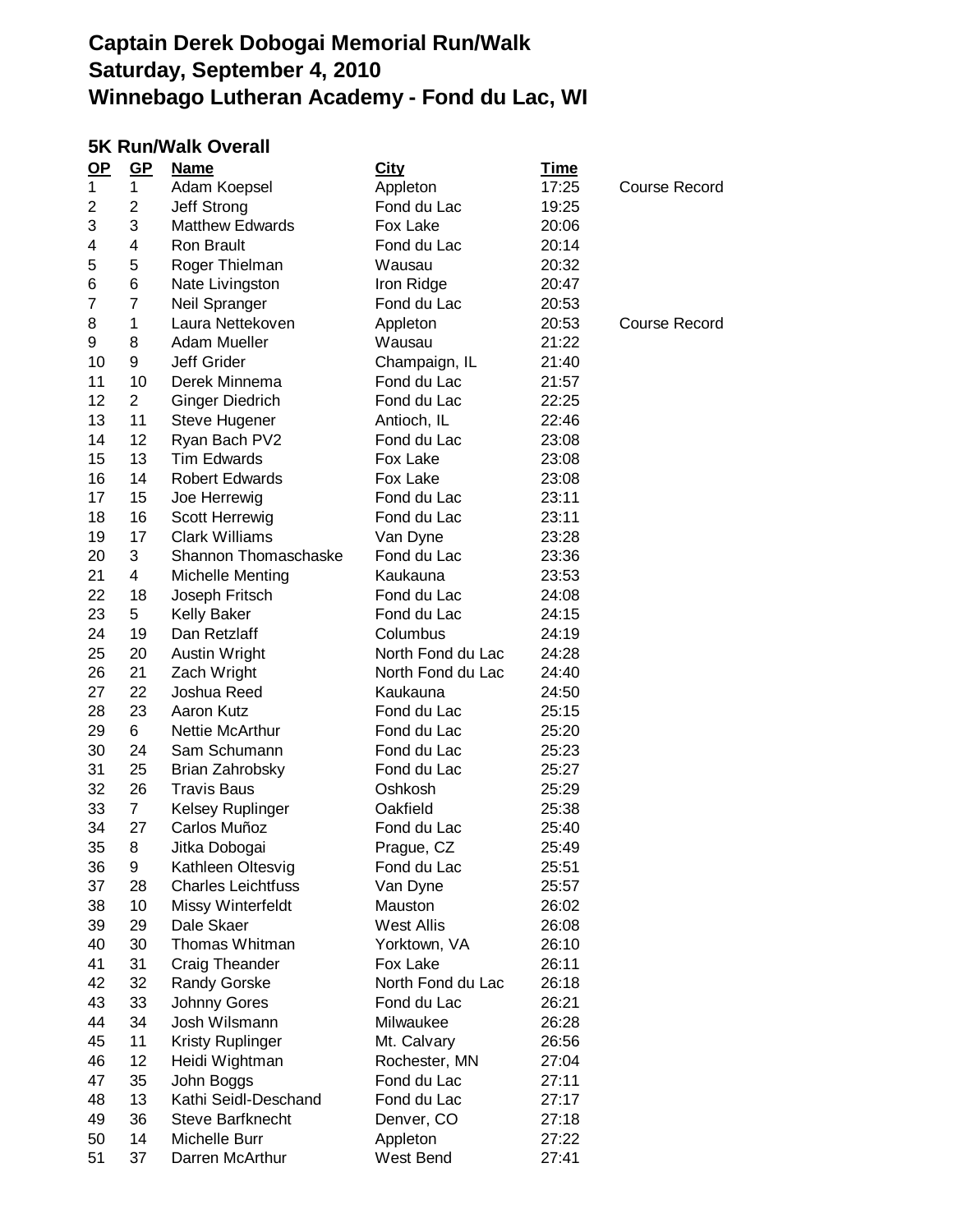| 52  | 15             | <b>Tracy Jillard</b>     | Spring Lake, NC    | 27:44 |
|-----|----------------|--------------------------|--------------------|-------|
| 53  | 16             | Andrea Meurer            | Fond du Lac        | 27:49 |
| 54  | 38             | <b>Bradley Robertson</b> | Kaukauna           | 27:54 |
| 55  | 39             | <b>Brian Dolgner</b>     | Green Bay          | 28:31 |
| 56  | 17             | <b>Karen Wolff</b>       | Theresa            | 28:46 |
| 57  | 40             | Jason Laudolff           | Fond du Lac        | 28:54 |
| 58  | 18             | Anna Steil               | Mayville           | 29:02 |
| 59  | 19             | Leslie Wochos            | Fond du Lac        | 29:02 |
| 60  | 41             | Chris Jablonowski        | Waukesha           | 29:07 |
| 61  | 20             | <b>Katie Michels</b>     | Fond du Lac        | 29:33 |
| 62  | 21             | Samantha Freund          | Fond du Lac        | 29:43 |
| 63  | 22             | Laurie Pickering         | Campbellsport      | 30:35 |
| 64  | 23             | Hilan Renzelman          | Plymouth           | 30:40 |
| 65  | 24             | <b>Heather Adamson</b>   | Plymouth           | 30:40 |
| 66  | 25             | Jennifer Holz            | Waupun             | 30:51 |
| 67  | 26             | Kelly Wondra             | Lomira             | 31:09 |
| 68  | 27             | Dana Hamamura            | Denver, CO         | 31:20 |
| 69  | 28             | Stacie Peterson          | Fond du Lac        | 31:29 |
| 70  | 42             | Don Millage              | Fond du Lac        | 31:31 |
| 71  | 29             | <b>Bonnie Krupp</b>      | Fond du Lac        | 31:40 |
| 72  | 43             | Randy Hermann            | Fond du Lac        | 32:12 |
|     | 44             | Matt Kohlman             | Oshkosh            |       |
| 73  |                |                          |                    | 32:16 |
| 74  | 30             | Kim Dorr                 | Verona             | 32:31 |
| 75  | 45             | <b>Josh Smith</b>        |                    | 32:58 |
| 76  | 31             | Katie Eickelman          | Fond du Lac        | 33:27 |
| 77  | 32             | <b>Beth Strauss</b>      | Fond du Lac        | 33:28 |
| 78  | 33             | Donna Freund             | Malone             | 33:33 |
| 79  | 34             | Rebecca Baus             | Fond du Lac        | 34:34 |
| 80  | 46             | <b>Jesse Sterr</b>       | Mayville           | 34:56 |
| 81  | 1              | Angie Krug               | Fond du Lac        | 35:21 |
| 82  | 1              | Dave Panko               | St. Cloud          | 35:30 |
| 83  | 35             | Kelly Trumbly            | Greenville         | 35:31 |
| 84  | 2              | Brenda Panko             | St. Cloud          | 35:36 |
| 85  | 36             | Linda Dolgner            | Green Bay          | 35:43 |
| 86  | 37             | Kacie Waerzeggers        | Green Bay          | 36:04 |
| 87  | 38             | Angela Becker            | Fond du Lac        | 36:49 |
| 88  | 39             | Jennifer Nadler          | Fond du Lac        | 36:49 |
| 89  | 40             | <b>Kelly Kutz</b>        | Fond du Lac        | 37:18 |
| 90  | 47             | Jim Riesenberg           | Plymouth           | 37:55 |
| 91  | 41             | Kaylee Kornowski         | Green Bay          | 37:37 |
| 92  | 48             | <b>Tom Nichol</b>        | Green Bay          | 37:38 |
| 93  | 42             | Veronica Whitehead       | Iron Mountain, MI  | 38:02 |
| 94  | $\overline{2}$ | <b>Terry Rockteschel</b> | Dale               | 39:19 |
| 95  | 43             | Lori Reilly              | Fond du Lac        | 40:01 |
| 96  | 44             | Lisa Laudolff            | Fond du Lac        | 40:16 |
| 97  | 3              | <b>Todd Olig</b>         | <b>Brownsville</b> | 40:51 |
| 98  | 45             | Michelle Neal            | Fond du Lac        | 40:52 |
| 99  | 3              | <b>Stacey Olig</b>       | <b>Brownsville</b> | 40:55 |
| 100 | 4              | <b>Sharon Secord</b>     | Fond du Lac        | 40:56 |
| 101 | 5              | Cassie Krueger           | Fond du Lac        | 41:03 |
| 102 | 6              | Jena Krueger             | Fond du Lac        | 41:03 |
| 103 | 4              | Mitch McFarlane          | Fond du Lac        | 41:14 |
| 104 | 5              | <b>Eric Miller</b>       | Fond du Lac        | 41:15 |
|     | $\overline{7}$ |                          |                    |       |
| 105 |                | Cheri Anderson           | St. Cloud          | 41:20 |
| 106 | 8              | Wendy Krueger            | Fond du Lac        | 42:09 |
| 107 | 9              | <b>Julie Miller</b>      | Fond du Lac        | 42:10 |
| 108 | 10             | Debbie McFarlane         | Fond du Lac        | 42:11 |
| 109 | 11             | Renee Olig               | Fond du Lac        | 42:11 |
| 110 | 6              | <b>Tom Schwefel</b>      | Fond du Lac        | 42:22 |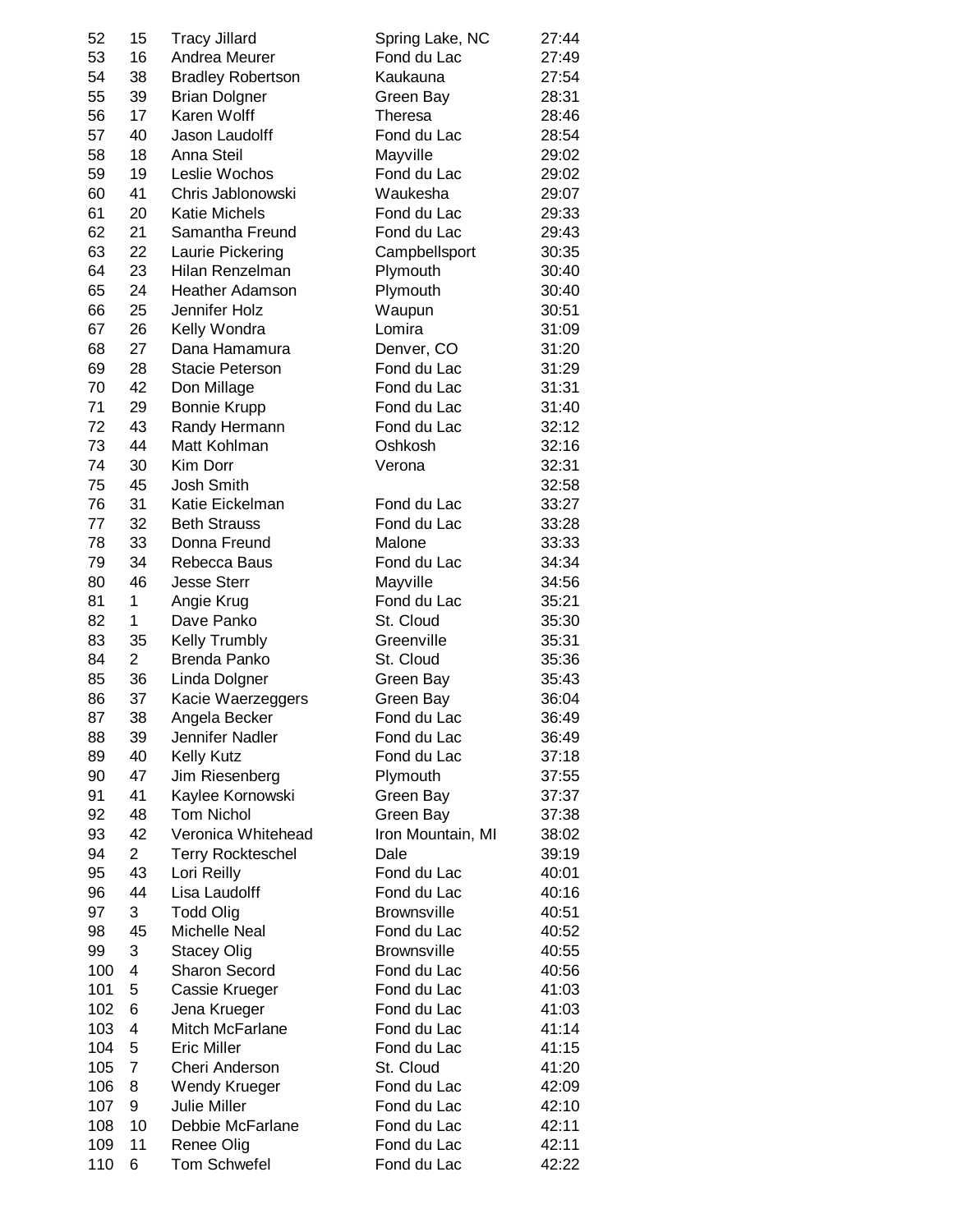| 111 | 12 | <b>Holly Schwefel</b>     | Fond du Lac         | 42:23 |
|-----|----|---------------------------|---------------------|-------|
| 112 | 13 | Kylie Schwefel            | Fond du Lac         | 42:23 |
| 113 | 14 | Rose Riedeman             | <b>Brandon</b>      | 42:54 |
| 114 | 15 | Karla Wolff               | Fond du Lac         | 43:34 |
| 115 | 16 | Faye Kemnitz              | Eldorado            | 43:34 |
| 116 | 7  | Jim Wilsmann              | Fond du Lac         | 45:19 |
| 117 | 17 | Erin Baus                 | Oshkosh             | 45:48 |
| 118 | 18 | Jean Baus                 | Mt. Calvary         | 45:48 |
| 119 | 19 | Becky Wilsman             | Fond du Lac         | 45:54 |
| 120 | 8  | Kent Botsfond             | Fond du Lac         | 45:59 |
| 121 | 20 | Brenda Opperman           | Fond du Lac         | 45:59 |
| 122 | 9  | Jason Opperman            | Fond du Lac         | 45:59 |
| 123 | 21 | Katelyn Kuehl             | Fond du Lac         | 46:04 |
| 124 | 10 | <b>Jared Schroeder</b>    | Fond du Lac         | 46:05 |
| 125 | 22 | Eileen Sabel              | Fond du Lac         | 46:06 |
| 126 | 23 | Mary Schroeder            | Fond du Lac         | 46:05 |
| 127 | 24 | Jennifer Adelmayer        | Theresa             | 46:38 |
| 128 | 11 | <b>Ed Barnes</b>          | Fond du Lac         | 46:39 |
| 129 | 12 | <b>Bob Shrioder</b>       | Ripon               | 46:40 |
| 130 | 13 | <b>Thomas Guenther</b>    | Fond du Lac         | 47:00 |
|     | 25 | <b>Gail Bates</b>         | Oshkosh             |       |
| 131 |    |                           |                     | 47:32 |
| 132 | 26 | Amy Busse                 | Oshkosh             | 47:33 |
| 133 | 27 | Honey Reneau              | Waterford           | 47:49 |
| 134 | 14 | John Muentner             | <b>Brownsville</b>  | 47:54 |
| 135 | 28 | Melissa Schwartz          | Fond du Lac         | 48:09 |
| 136 | 29 | Andrea Schwai             | West Bend           | 48:10 |
| 137 | 30 | <b>Brittany O'Donnell</b> | <b>Elkhart Lake</b> | 48:20 |
| 138 | 31 | Amy Medina                | Fond du Lac         | 48:22 |
| 139 | 32 | Tanya Abbott              | Fond du Lac         | 48:23 |
| 140 | 46 | Nancy Lanyi               | Malone              | 48:37 |
| 141 | 33 | Mary Provo                | Malone              | 48:46 |
| 142 | 15 | John Crossman             | Fond du Lac         | 49:49 |
| 143 | 34 | Laura Sippel              |                     | 48:50 |
| 144 |    | Unknown Participant       |                     | 49:59 |
| 145 | 35 | Kay Wege                  | Campbellsport       | 50:02 |
| 146 | 36 | Kiersten Immel            | Campbellsport       | 50:03 |
| 147 | 37 | Debbie Coon               | North Fond du Lac   | 50:04 |
| 148 | 38 | Diane Reiter              | Fond du Lac         | 50:05 |
| 149 | 39 | Mary Snider               | Fond du Lac         | 50:06 |
| 150 | 40 | Rosie Baker               | St. Cloud           | 50:07 |
| 151 | 41 | Lillian Nolan             | Fond du Lac         | 50:07 |
| 152 | 42 | <b>Chris Otte</b>         | Fond du Lac         | 50:08 |
| 153 | 16 | <b>Joel Gaertner</b>      | Fond du Lac         | 50:11 |
| 154 | 17 | <b>Kevin Otte</b>         | Fond du Lac         | 50:15 |
| 155 | 43 | Kathy Oetjen              | Fond du Lac         | 50:35 |
| 156 | 18 | Paul Oosterhouse          | Malone              | 50:36 |
| 157 | 44 | Lisa Wettstein            | Campbellsport       | 50:36 |
| 158 | 45 | Kristy Herzig             | Fond du Lac         | 50:40 |
| 159 | 46 | Danielle Kausch           | Hilbert             | 50:41 |
| 160 | 47 | Andrea Prus               | Fond du Lac         | 50:41 |
| 161 | 48 | Nandina Leichtfuss        | Fond du Lac         | 50:47 |
| 162 | 49 | Kelly Furlong             | Fond du Lac         | 50:48 |
| 163 | 19 | Dale Witte                | Fond du Lac         | 50:50 |
| 164 | 50 | <b>Tracy Goeglein</b>     | Fond du Lac         | 50:51 |
| 165 | 51 | Megan Mueller             | Appleton            | 50:59 |
| 166 | 20 | <b>Ryan Schmitt</b>       | Appleton            | 51:06 |
| 167 | 47 | Hilde Nikolaisen          | Stokke, NO          | 51:10 |
| 168 | 52 | Cindy Weigand             | Fond du Lac         | 51:21 |
| 169 |    |                           |                     | 51:41 |
|     |    | Unknown Participant       |                     |       |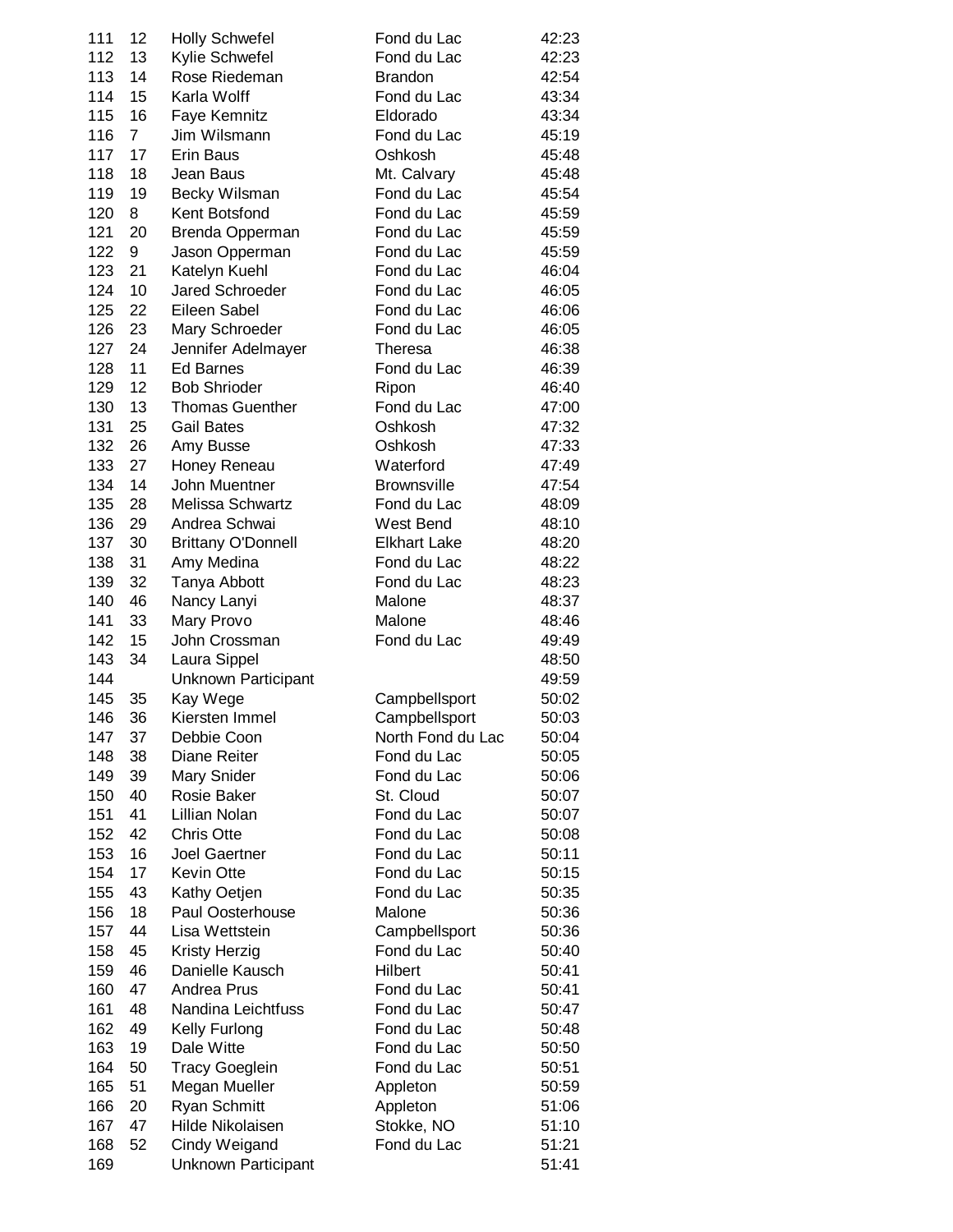| 170 | 21 | Mike Wiegand           | Fond du Lac      | 51:46 |
|-----|----|------------------------|------------------|-------|
| 171 | 22 | Jay Gilgenbach         | Malone           | 51:42 |
| 172 | 53 | Karen Gilgenbach       | Malone           | 51:43 |
| 173 | 54 | Judy Atkinson          | Malone           | 52:13 |
| 174 | 55 | Lori Werden            | Fond du Lac      | 52:14 |
| 175 | 23 | Mark Bartolutti        | Fond du Lac      | 52:15 |
| 176 | 56 | Meggin Horn            | Fond du Lac      | 52:23 |
| 177 |    | Unknown Participant    |                  | 52:54 |
| 178 | 57 | Janice Rogers          | Oshkosh          | 52:54 |
| 179 | 58 | <b>Beth Kohlman</b>    | <b>Brillion</b>  | 52:58 |
| 180 | 59 | Annie Moore            | Oshkosh          | 53:50 |
| 181 | 60 | Sue Toll               | Fond du Lac      | 53:50 |
| 182 | 61 | <b>Karen Stewart</b>   | Eden             | 53:51 |
| 183 | 62 | <b>Maureen Ottery</b>  | Fond du Lac      | 54:04 |
| 184 | 24 | Matt Ryan              | Fond du Lac      | 54:23 |
| 185 | 25 | Tom Herre              | Fond du Lac      | 54:23 |
| 186 | 63 | Sally Herre            | Fond du Lac      | 54:24 |
| 187 | 26 | Marty Ryan             | Fond du Lac      | 54:25 |
| 188 | 49 | Allen Sehloft          | Fond du Lac      | 54:25 |
| 189 | 64 | Dawn Boerneke          | Fox Lake         | 54:30 |
| 190 | 65 | Amy Stern              | Fox Lake         | 54:30 |
| 191 | 66 | <b>Emily Boerneke</b>  | Fox Lake         | 54:31 |
| 192 | 67 | Andrea Boerneke        | Fox Lake         | 54:32 |
| 193 | 27 | <b>Tim Boerneke</b>    | Fox Lake         | 54:32 |
| 194 | 68 | Janie Niedfeldt        | Fond du Lac      | 54:33 |
| 195 | 69 | Kristin Whitman        | Wrightstown      | 54:34 |
| 196 | 70 | Kaylea Whitman         | Wrightstown      | 54:42 |
| 197 | 28 | Shawn Whitman          | Wrightstown      | 54:45 |
| 198 | 71 | <b>Jackie Schultz</b>  | Fond du Lac      | 54:47 |
| 199 | 72 | Jenny Schommer         | Fond du Lac      | 54:47 |
| 200 | 29 | Daniel Jahnke          | Appleton         | 54:47 |
| 201 | 73 | Alix Jahnke            | Appleton         | 54:48 |
| 202 | 74 | Carla Jahnke           | Appleton         | 54:56 |
| 203 | 75 | Avery Jahnke           | Appleton         | 55:28 |
| 204 | 30 | <b>Tom Niedfeldt</b>   | Fond du Lac      | 55:56 |
| 205 | 76 | Lana Crossman          | Fond du Lac      | 55:57 |
| 206 | 77 | Julie Krueger          | Rosendale        | 55:59 |
| 207 | 31 | Nathan Boerneke        | Fox Lake         | 56:01 |
| 208 | 50 | <b>Ben Otte</b>        | Fond du Lac      | 56:02 |
| 209 | 78 | Angela Frey            | Lee's Summit, MO | 56:21 |
| 210 | 79 | Amanda Fryman          | Fond du Lac      | 56:22 |
| 211 | 80 | <b>Kerry Sehloff</b>   | Malone           | 56:23 |
| 212 | 32 | Dave Sehloff           | Malone           | 56:23 |
| 213 | 81 | <b>Ruth Hess</b>       | Oshkosh          | 56:26 |
| 214 | 82 | <b>Rachel Werner</b>   | Oshkosh          | 56:42 |
| 215 | 83 | Lois Werner            | Oshkosh          | 56:43 |
| 216 | 84 | Sarah Theander         | Fox Lake         | 57:25 |
| 217 | 33 | <b>Chris Edwards</b>   | Fox Lake         | 57:42 |
| 218 | 34 | Rueben Ruch            | Eldorado         | 57:43 |
| 219 |    | Unknown Participant    |                  | 57:50 |
| 220 |    | Unknown Participant    |                  | 57:51 |
| 221 |    | Unknown Participant    |                  | 58:15 |
| 222 | 35 | <b>Steve Schlosser</b> | Fond du Lac      | 58:17 |
| 223 | 85 | Linda Paul             | Malone           | 58:46 |
| 224 | 86 | Barb Zahn              | Fond du Lac      | 58:47 |
| 225 | 51 | <b>Bruce Balson</b>    | Fond du Lac      | 58:48 |
| 226 | 87 | <b>Judy Bassill</b>    | Campbellsport    | 59:01 |
| 227 | 88 | Lucille Bassill        | Campbellsport    | 59:12 |
| 228 | 89 | Joan Neis              | Campbellsport    | 59:13 |
|     |    |                        |                  |       |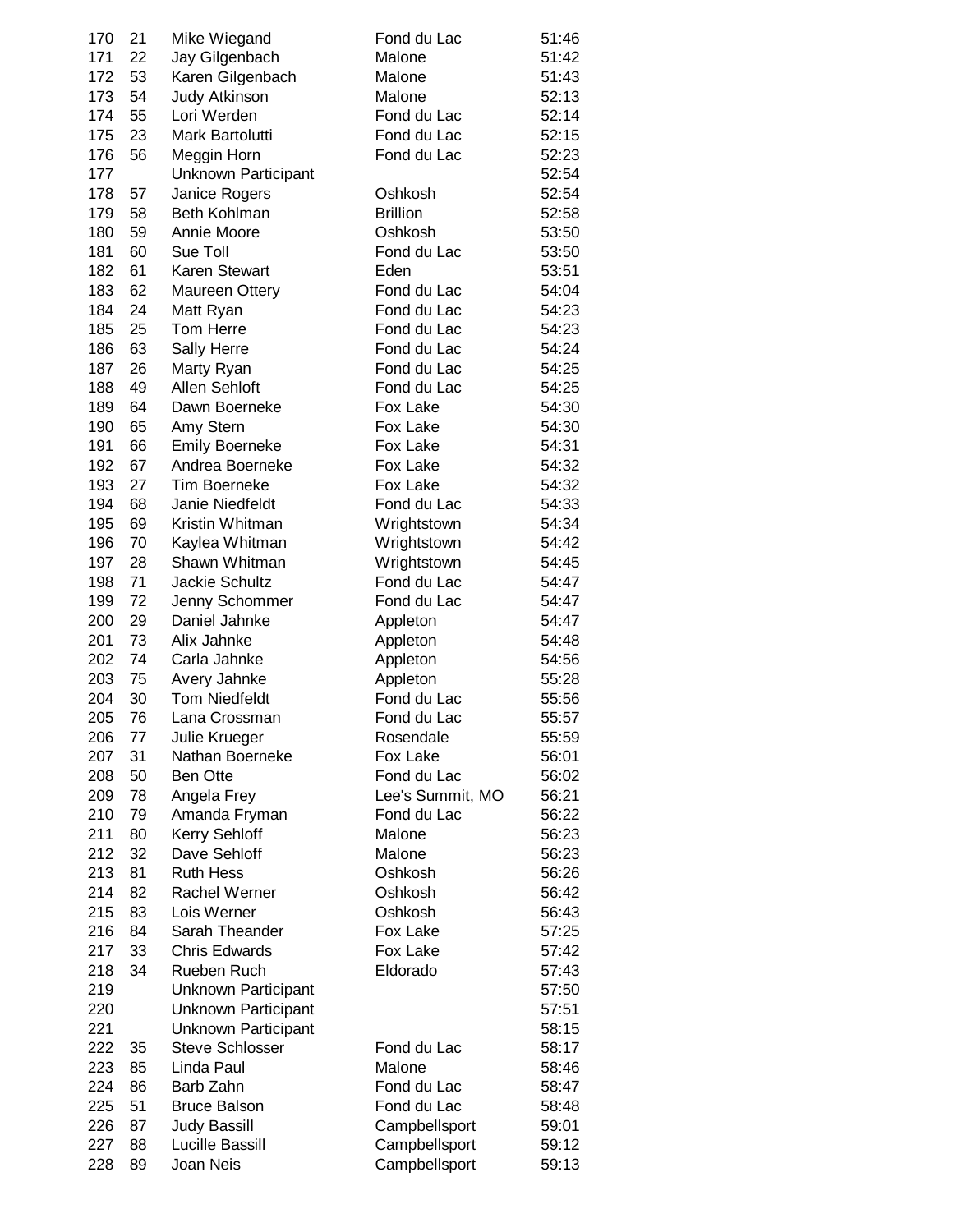| 229 | 90  | Rose Ramthun          | Campbellsport     | 59:13   |
|-----|-----|-----------------------|-------------------|---------|
| 230 | 91  | Phoebe Muszynski      | Milwaukee         | 59:36   |
| 231 | 92  | Kathryn Jablonowski   | Milwaukee         | 1:01:59 |
| 232 | 93  | Jenny Jablonowski     | Waukesha          | 1:02:05 |
| 233 | 36  | Tom Jablonowski       | Milwaukee         | 1:02:05 |
| 234 | 94  | Mary Jablonowski      | Milwaukee         | 1:02:06 |
| 235 | 95  | Hannah Vallone        | West Bend         | 1:03:39 |
| 236 | 96  | <b>Tracy Halfmann</b> | Eden              | 1:03:40 |
| 237 | 97  | Amy Vallone           | West Bend         | 1:04:13 |
| 238 | 37  | Nunzio Vallone        | West Bend         | 1:04:14 |
| 239 | 38  | Nunzio Vallone Jr.    | West Bend         | 1:04:15 |
| 240 | 98  | Shannon Damm          | Fond du Lac       | 1:04:24 |
| 241 | 39  | <b>Scott Pollesch</b> | Mayville          | 1:04:25 |
| 242 | 99  | Amy Pollesch          | Mayville          | 1:04:37 |
| 243 | 100 | <b>Fawn Mueller</b>   | Wausau            | 1:04:38 |
| 244 |     | Unknown Participant   |                   | 1:04:46 |
| 245 | 101 | Erin Oetjen           | St. Cloud         | 1:04:57 |
| 246 | 40  | Tom Oetjen            | St. Cloud         | 1:04:58 |
| 247 | 102 | Elizabeth Black       | Appleton          | 1:06:30 |
| 248 | 103 | Ahnsharee Klusmeyer   | Wautoma           | 1:06:32 |
| 249 | 104 | Jenissa Skaer         | <b>West Allis</b> | 1:16:12 |
| 250 | 41  | Nathan Klusmeyer      | Wautoma           |         |
| 251 | 105 | Daria Sonnenfeld      | Fond du Lac       |         |
| 252 | 106 | Jeanne Peacock        | Kansas City, MO   |         |
| 253 | 107 | Jennifer Radle        | Cypress, TX       |         |
| 254 | 108 | Donna Koepke          | Mt. Calvary       |         |
| 255 | 42  | Michael Black         | Appleton          |         |
| 256 | 109 | Julia Black           | Appleton          |         |
| 257 | 110 | <b>Kristin Black</b>  | Appleton          |         |
| 258 | 111 | Dianne Bilitz         | Oakfield          |         |
| 259 | 43  | <b>Robert Radle</b>   | Cypress, TX       |         |
| 260 | 44  | Michael Peacock       | Kansas City, MO   |         |
| 261 | 112 | Hella Zarembka        | Fond du Lac       |         |
| 262 | 45  | Jeff Zarembka         | Fond du Lac       |         |
|     |     |                       |                   |         |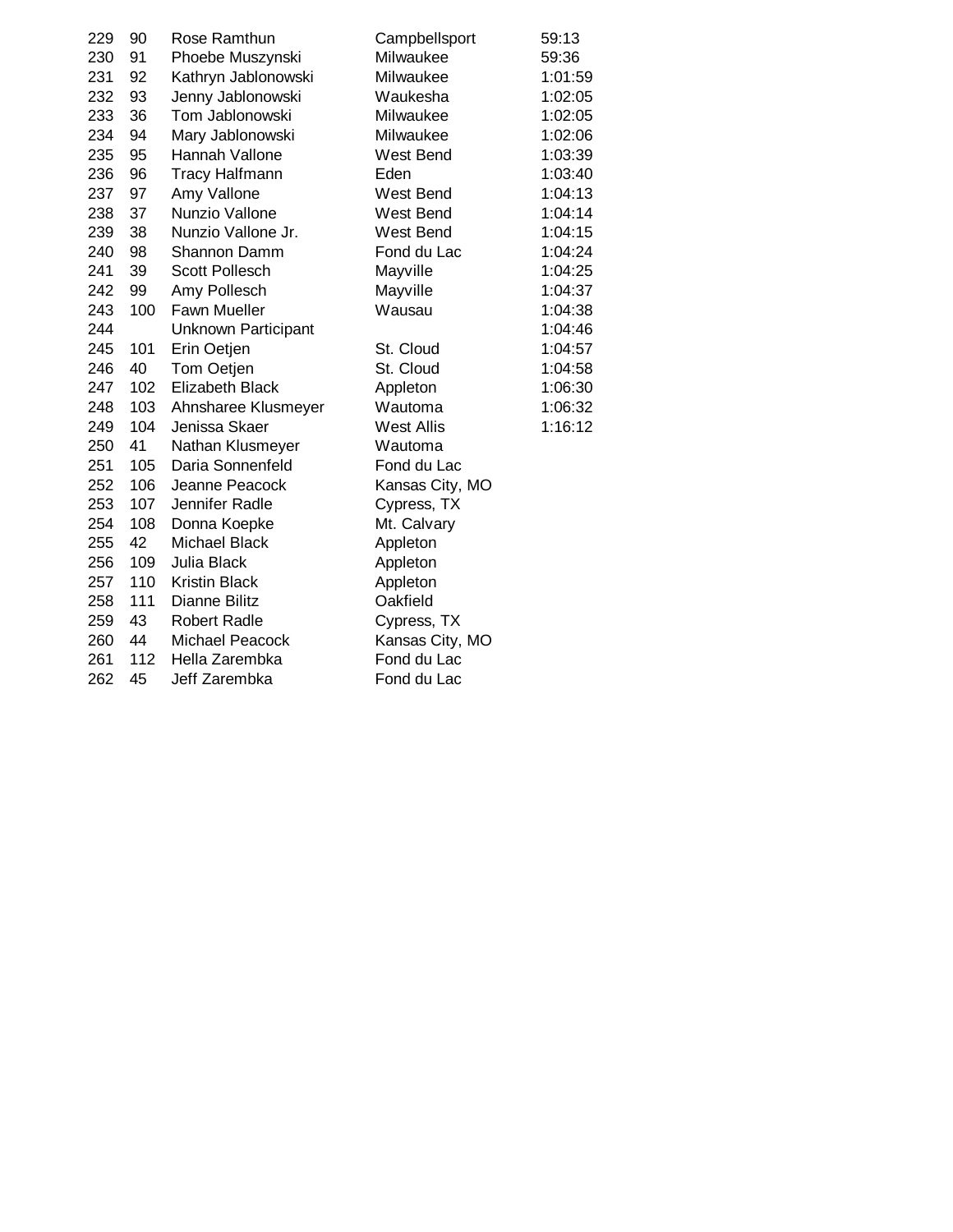#### **5K Run Female**

| $OP$ | $GP$           | <u>Name</u>             | <b>City</b>       | <u>Time</u> |                      |
|------|----------------|-------------------------|-------------------|-------------|----------------------|
| 8    | 1              | Laura Nettekoven        | Appleton          | 20:53       | <b>Course Record</b> |
| 12   | $\overline{2}$ | Ginger Diedrich         | Fond du Lac       | 22:25       |                      |
| 20   | 3              | Shannon Thomaschaske    | Fond du Lac       | 23:36       |                      |
| 21   | 4              | <b>Michelle Menting</b> | Kaukauna          | 23:53       |                      |
| 23   | 5              | <b>Kelly Baker</b>      | Fond du Lac       | 24:15       |                      |
| 29   | 6              | Nettie McArthur         | Fond du Lac       | 25:20       |                      |
| 33   | 7              | Kelsey Ruplinger        | Oakfield          | 25:38       |                      |
| 35   | 8              | Jitka Dobogai           | Prague, CZ        | 25:49       |                      |
| 36   | 9              | Kathleen Oltesvig       | Fond du Lac       | 25:51       |                      |
| 38   | 10             | Missy Winterfeldt       | Mauston           | 26:02       |                      |
| 45   | 11             | <b>Kristy Ruplinger</b> | Mt. Calvary       | 26:56       |                      |
| 46   | 12             | Heidi Wightman          | Rochester, MN     | 27:04       |                      |
| 48   | 13             | Kathi Seidl-Deschand    | Fond du Lac       | 27:17       |                      |
| 50   | 14             | Michelle Burr           | Appleton          | 27:22       |                      |
| 52   | 15             | <b>Tracy Jillard</b>    | Spring Lake, NC   | 27:44       |                      |
| 53   | 16             | Andrea Meurer           | Fond du Lac       | 27:49       |                      |
| 56   | 17             | Karen Wolff             | Theresa           | 28:46       |                      |
| 58   | 18             | Anna Steil              | Mayville          | 29:02       |                      |
| 59   | 19             | Leslie Wochos           | Fond du Lac       | 29:02       |                      |
| 61   | 20             | <b>Katie Michels</b>    | Fond du Lac       | 29:33       |                      |
| 62   | 21             | Samantha Freund         | Fond du Lac       | 29:43       |                      |
| 63   | 22             | Laurie Pickering        | Campbellsport     | 30:35       |                      |
| 64   | 23             | Hilan Renzelman         | Plymouth          | 30:40       |                      |
| 65   | 24             | <b>Heather Adamson</b>  | Plymouth          | 30:40       |                      |
| 66   | 25             | Jennifer Holz           | Waupun            | 30:51       |                      |
| 67   | 26             | Kelly Wondra            | Lomira            | 31:09       |                      |
| 68   | 27             | Dana Hamamura           | Denver, CO        | 31:20       |                      |
| 69   | 28             | <b>Stacie Peterson</b>  | Fond du Lac       | 31:29       |                      |
| 71   | 29             | <b>Bonnie Krupp</b>     | Fond du Lac       | 31:40       |                      |
| 74   | 30             | Kim Dorr                | Verona            | 32:31       |                      |
| 76   | 31             | Katie Eickelman         | Fond du Lac       | 33:27       |                      |
| 77   | 32             | <b>Beth Strauss</b>     | Fond du Lac       | 33:28       |                      |
| 78   | 33             | Donna Freund            | Malone            | 33:33       |                      |
| 79   | 34             | Rebecca Baus            | Fond du Lac       | 34:34       |                      |
| 83   | 35             | <b>Kelly Trumbly</b>    | Greenville        | 35:31       |                      |
| 85   | 36             | Linda Dolgner           | Green Bay         | 35:43       |                      |
| 86   | 37             | Kacie Waerzeggers       | Green Bay         | 36:04       |                      |
| 87   | 38             | Angela Becker           | Fond du Lac       | 36:49       |                      |
| 88   | 39             | Jennifer Nadler         | Fond du Lac       | 36:49       |                      |
| 89   | 40             | <b>Kelly Kutz</b>       | Fond du Lac       | 37:18       |                      |
| 91   | 41             | Kaylee Kornowski        | Green Bay         | 37:37       |                      |
| 93   | 42             | Veronica Whitehead      | Iron Mountain, MI | 38:02       |                      |
| 95   | 43             | Lori Reilly             | Fond du Lac       | 40:01       |                      |
| 96   | 44             | Lisa Laudolff           | Fond du Lac       | 40:16       |                      |
| 98   | 45             | Michelle Neal           | Fond du Lac       | 40:52       |                      |
| 140  | 46             | Nancy Lanyi             | Malone            | 48:37       |                      |
| 167  | 47             | Hilde Nikolaisen        | Stokke, NO        | 51:10       |                      |
|      |                |                         |                   |             |                      |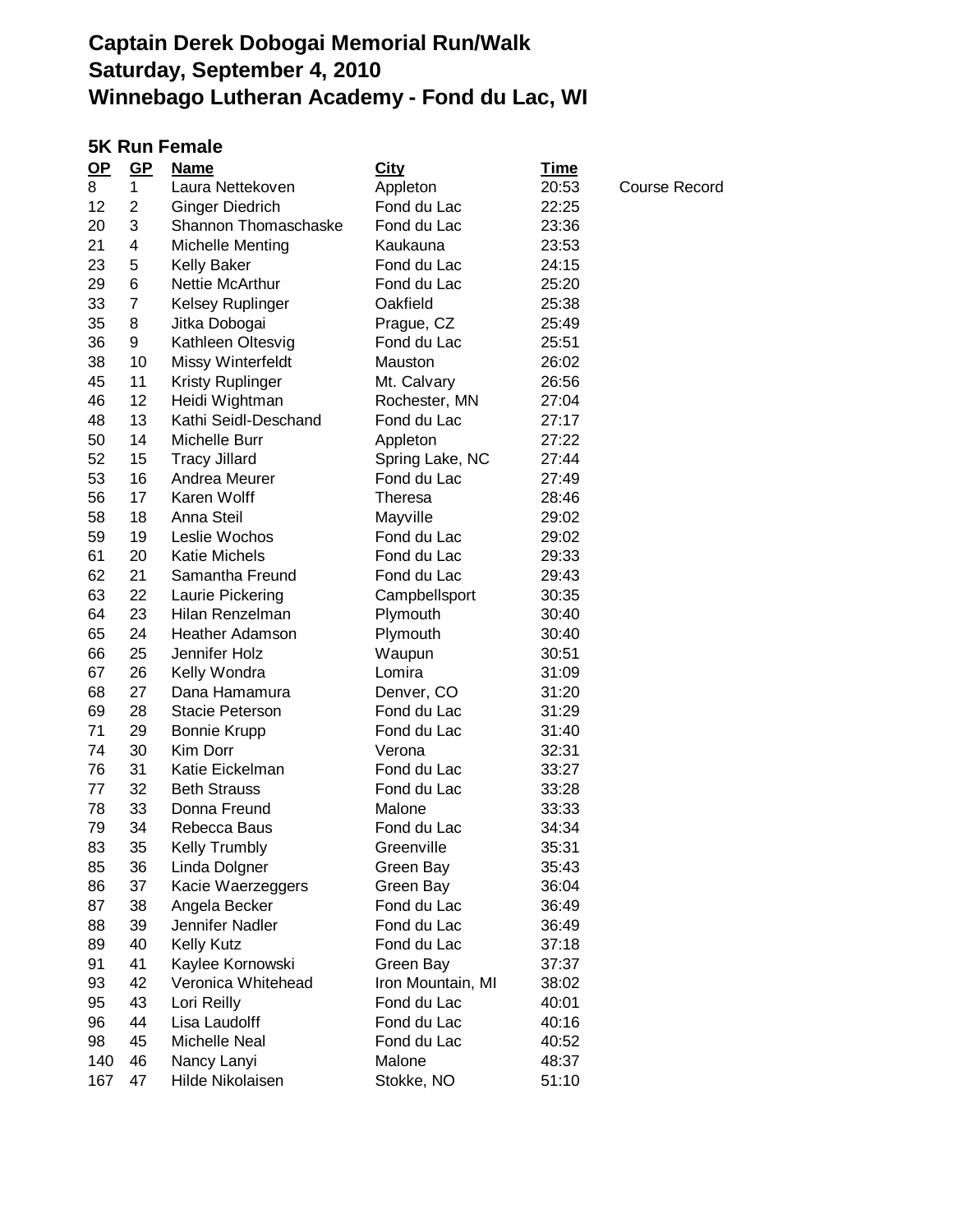### **5K Run Male**

| $OP$ | $GP$         | <u>Name</u>               | <b>City</b>                   | <u>Time</u> |               |
|------|--------------|---------------------------|-------------------------------|-------------|---------------|
| 1    | $\mathbf{1}$ | Adam Koepsel              | Appleton                      | 17:25       | Course Record |
| 2    | 2            | Jeff Strong               | Fond du Lac                   | 19:25       |               |
| 3    | 3            | <b>Matthew Edwards</b>    | Fox Lake                      | 20:06       |               |
| 4    | 4            | Ron Brault                | Fond du Lac                   | 20:14       |               |
| 5    | 5            | Roger Thielman            | Wausau                        | 20:32       |               |
| 6    | 6            | Nate Livingston           | Iron Ridge                    | 20:47       |               |
| 7    | 7            | Neil Spranger             | Fond du Lac                   | 20:53       |               |
| 9    | 8            | Adam Mueller              | Wausau                        | 21:22       |               |
| 10   | 9            | <b>Jeff Grider</b>        | Champaign, IL                 | 21:40       |               |
| 11   | 10           | Derek Minnema             | Fond du Lac                   | 21:57       |               |
| 13   | 11           | Steve Hugener             | Antioch, IL                   | 22:46       |               |
| 14   | 12           | Ryan Bach PV2             | Fond du Lac                   | 23:08       |               |
| 15   | 13           | <b>Tim Edwards</b>        | Fox Lake                      | 23:08       |               |
| 16   | 14           | <b>Robert Edwards</b>     | Fox Lake                      | 23:08       |               |
| 17   | 15           | Joe Herrewig              | Fond du Lac                   | 23:11       |               |
| 18   | 16           | Scott Herrewig            | Fond du Lac                   | 23:11       |               |
| 19   | 17           | <b>Clark Williams</b>     | Van Dyne                      | 23:28       |               |
| 22   | 18           | Joseph Fritsch            | Fond du Lac                   | 24:08       |               |
| 24   | 19           | Dan Retzlaff              | Columbus                      | 24:19       |               |
| 25   | 20           | Austin Wright             | North Fond du Lac             | 24:28       |               |
| 26   | 21           | Zach Wright               | North Fond du Lac             | 24:40       |               |
| 27   | 22           | Joshua Reed               | Kaukauna                      | 24:50       |               |
| 28   | 23           | Aaron Kutz                | Fond du Lac                   | 25:15       |               |
| 30   | 24           | Sam Schumann              | Fond du Lac                   | 25:23       |               |
| 31   | 25           | Brian Zahrobsky           | Fond du Lac                   | 25:27       |               |
| 32   | 26           | <b>Travis Baus</b>        | Oshkosh                       | 25:29       |               |
| 34   | 27           | Carlos Muñoz              | Fond du Lac                   | 25:40       |               |
| 37   | 28           | <b>Charles Leichtfuss</b> |                               |             |               |
| 39   | 29           | Dale Skaer                | Van Dyne<br><b>West Allis</b> | 25:57       |               |
|      |              |                           |                               | 26:08       |               |
| 40   | 30           | Thomas Whitman            | Yorktown, VA                  | 26:10       |               |
| 41   | 31           | Craig Theander            | Fox Lake                      | 26:11       |               |
| 42   | 32           | <b>Randy Gorske</b>       | North Fond du Lac             | 26:18       |               |
| 43   | 33           | <b>Johnny Gores</b>       | Fond du Lac                   | 26:21       |               |
| 44   | 34           | Josh Wilsmann             | Milwaukee                     | 26:28       |               |
| 47   | 35           | John Boggs                | Fond du Lac                   | 27:11       |               |
| 49   | 36           | <b>Steve Barfknecht</b>   | Denver, CO                    | 27:18       |               |
| 51   | 37           | Darren McArthur           | West Bend                     | 27:41       |               |
| 54   | 38           | <b>Bradley Robertson</b>  | Kaukauna                      | 27:54       |               |
| 55   | 39           | <b>Brian Dolgner</b>      | Green Bay                     | 28:31       |               |
| 57   | 40           | Jason Laudolff            | Fond du Lac                   | 28:54       |               |
| 60   | 41           | Chris Jablonowski         | Waukesha                      | 29:07       |               |
| 70   | 42           | Don Millage               | Fond du Lac                   | 31:31       |               |
| 72   | 43           | Randy Hermann             | Fond du Lac                   | 32:12       |               |
| 73   | 44           | Matt Kohlman              | Oshkosh                       | 32:16       |               |
| 75   | 45           | Josh Smith                |                               | 32:58       |               |
| 80   | 46           | <b>Jesse Sterr</b>        | Mayville                      | 34:56       |               |
| 90   | 47           | Jim Riesenberg            | Plymouth                      | 37:55       |               |
| 92   | 48           | Tom Nichol                | Green Bay                     | 37:38       |               |
| 188  | 49           | Allen Sehloft             | Fond du Lac                   | 54:25       |               |
| 208  | 50           | <b>Ben Otte</b>           | Fond du Lac                   | 56:02       |               |
| 225  | 51           | <b>Bruce Balson</b>       | Fond du Lac                   | 58:48       |               |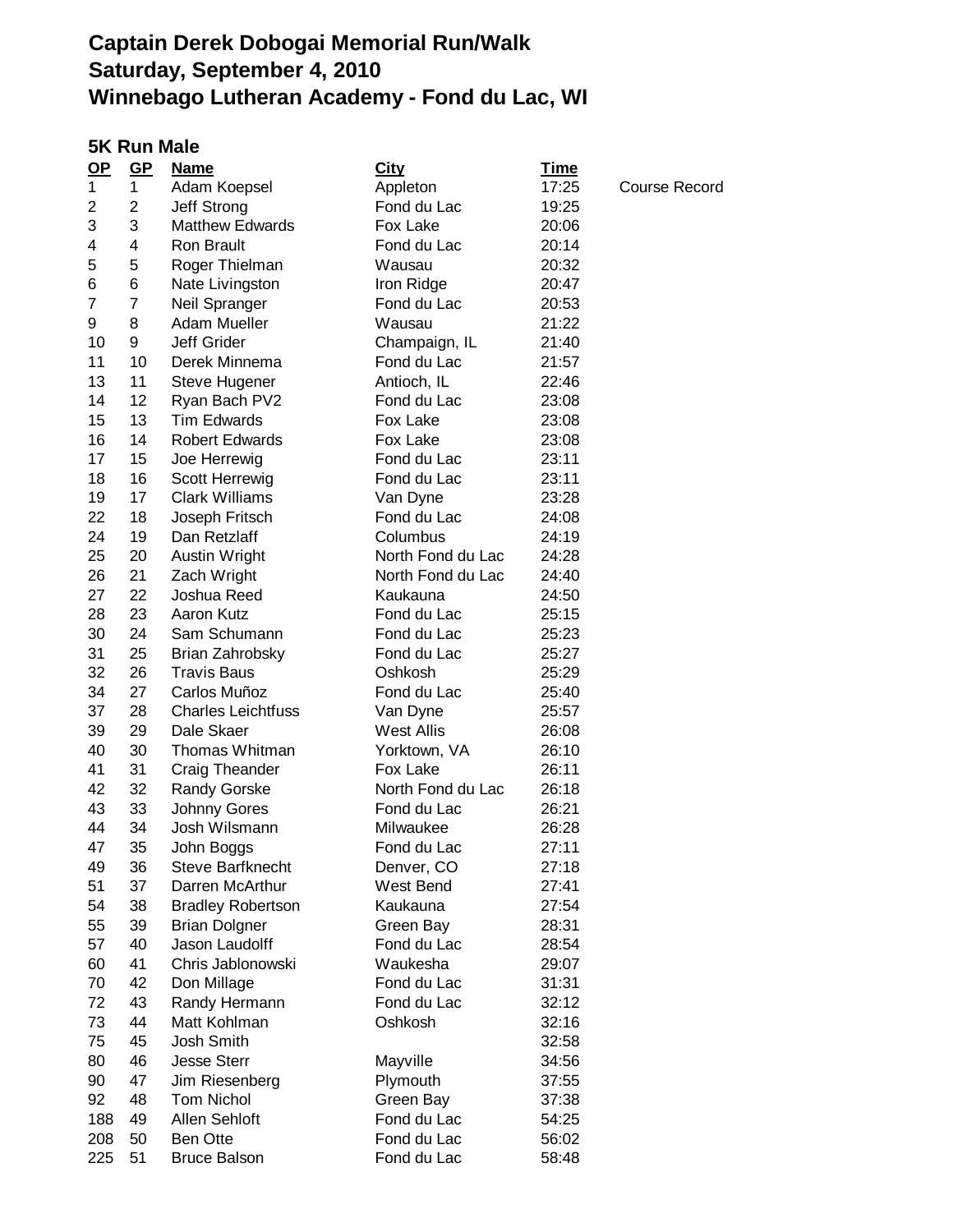### **5K Walk Female**

| <u>OP</u> | GP             | <b>Name</b>               | <b>City</b>         | <u>Time</u> |
|-----------|----------------|---------------------------|---------------------|-------------|
| 81        | 1              | Angie Krug                | Fond du Lac         | 35:21       |
| 84        | 2              | <b>Brenda Panko</b>       | St. Cloud           | 35:36       |
| 99        | 3              | <b>Stacey Olig</b>        | <b>Brownsville</b>  | 40:55       |
| 100       | 4              | Sharon Secord             | Fond du Lac         | 40:56       |
| 101       | 5              | Cassie Krueger            | Fond du Lac         | 41:03       |
| 102       | 6              | Jena Krueger              | Fond du Lac         | 41:03       |
| 105       | $\overline{7}$ | Cheri Anderson            | St. Cloud           | 41:20       |
| 106       | 8              | Wendy Krueger             | Fond du Lac         | 42:09       |
| 107       | 9              | <b>Julie Miller</b>       | Fond du Lac         | 42:10       |
| 108       | 10             | Debbie McFarlane          | Fond du Lac         | 42:11       |
| 109       | 11             | Renee Olig                | Fond du Lac         | 42:11       |
| 111       | 12             | <b>Holly Schwefel</b>     | Fond du Lac         | 42:23       |
| 112       | 13             | Kylie Schwefel            | Fond du Lac         | 42:23       |
| 113       | 14             | Rose Riedeman             | <b>Brandon</b>      | 42:54       |
| 114       | 15             | Karla Wolff               | Fond du Lac         | 43:34       |
| 115       | 16             | Faye Kemnitz              | Eldorado            | 43:34       |
| 117       | 17             | Erin Baus                 | Oshkosh             | 45:48       |
| 118       | 18             | Jean Baus                 | Mt. Calvary         | 45:48       |
| 119       | 19             | Becky Wilsman             | Fond du Lac         | 45:54       |
| 121       | 20             | Brenda Opperman           | Fond du Lac         | 45:59       |
| 123       | 21             | Katelyn Kuehl             | Fond du Lac         | 46:04       |
| 125       | 22             | Eileen Sabel              | Fond du Lac         | 46:06       |
| 126       | 23             | Mary Schroeder            | Fond du Lac         | 46:05       |
| 127       | 24             | Jennifer Adelmayer        | Theresa             | 46:38       |
| 131       | 25             | <b>Gail Bates</b>         | Oshkosh             | 47:32       |
| 132       | 26             | Amy Busse                 | Oshkosh             | 47:33       |
| 133       | 27             | Honey Reneau              | Waterford           | 47:49       |
| 135       | 28             | Melissa Schwartz          | Fond du Lac         | 48:09       |
| 136       | 29             | Andrea Schwai             | West Bend           | 48:10       |
| 137       | 30             | <b>Brittany O'Donnell</b> | <b>Elkhart Lake</b> | 48:20       |
| 138       | 31             | Amy Medina                | Fond du Lac         | 48:22       |
| 139       | 32             | Tanya Abbott              | Fond du Lac         | 48:23       |
| 141       | 33             | Mary Provo                | Malone              | 48:46       |
| 143       | 34             | Laura Sippel              |                     | 48:50       |
| 145       | 35             | Kay Wege                  | Campbellsport       | 50:02       |
| 146       | 36             | Kiersten Immel            | Campbellsport       | 50:03       |
| 147       | 37             | Debbie Coon               | North Fond du Lac   | 50:04       |
| 148       | 38             | Diane Reiter              | Fond du Lac         | 50:05       |
| 149       | 39             | Mary Snider               | Fond du Lac         | 50:06       |
| 150       | 40             | Rosie Baker               | St. Cloud           | 50:07       |
| 151       | 41             | Lillian Nolan             | Fond du Lac         | 50:07       |
| 152       | 42             | <b>Chris Otte</b>         | Fond du Lac         | 50:08       |
| 155       | 43             | Kathy Oetjen              | Fond du Lac         | 50:35       |
| 157       | 44             | Lisa Wettstein            | Campbellsport       | 50:36       |
| 158       | 45             | Kristy Herzig             | Fond du Lac         | 50:40       |
| 159       | 46             | Danielle Kausch           | Hilbert             | 50:41       |
| 160       | 47             | Andrea Prus               | Fond du Lac         | 50:41       |
| 161       | 48             | Nandina Leichtfuss        | Fond du Lac         | 50:47       |
| 162       | 49             | Kelly Furlong             | Fond du Lac         | 50:48       |
| 164       | 50             | <b>Tracy Goeglein</b>     | Fond du Lac         | 50:51       |
| 165       | 51             | Megan Mueller             | Appleton            | 50:59       |
| 168       | 52             | Cindy Weigand             | Fond du Lac         | 51:21       |
|           |                |                           | Malone              | 51:43       |
| 172       | 53             | Karen Gilgenbach          |                     |             |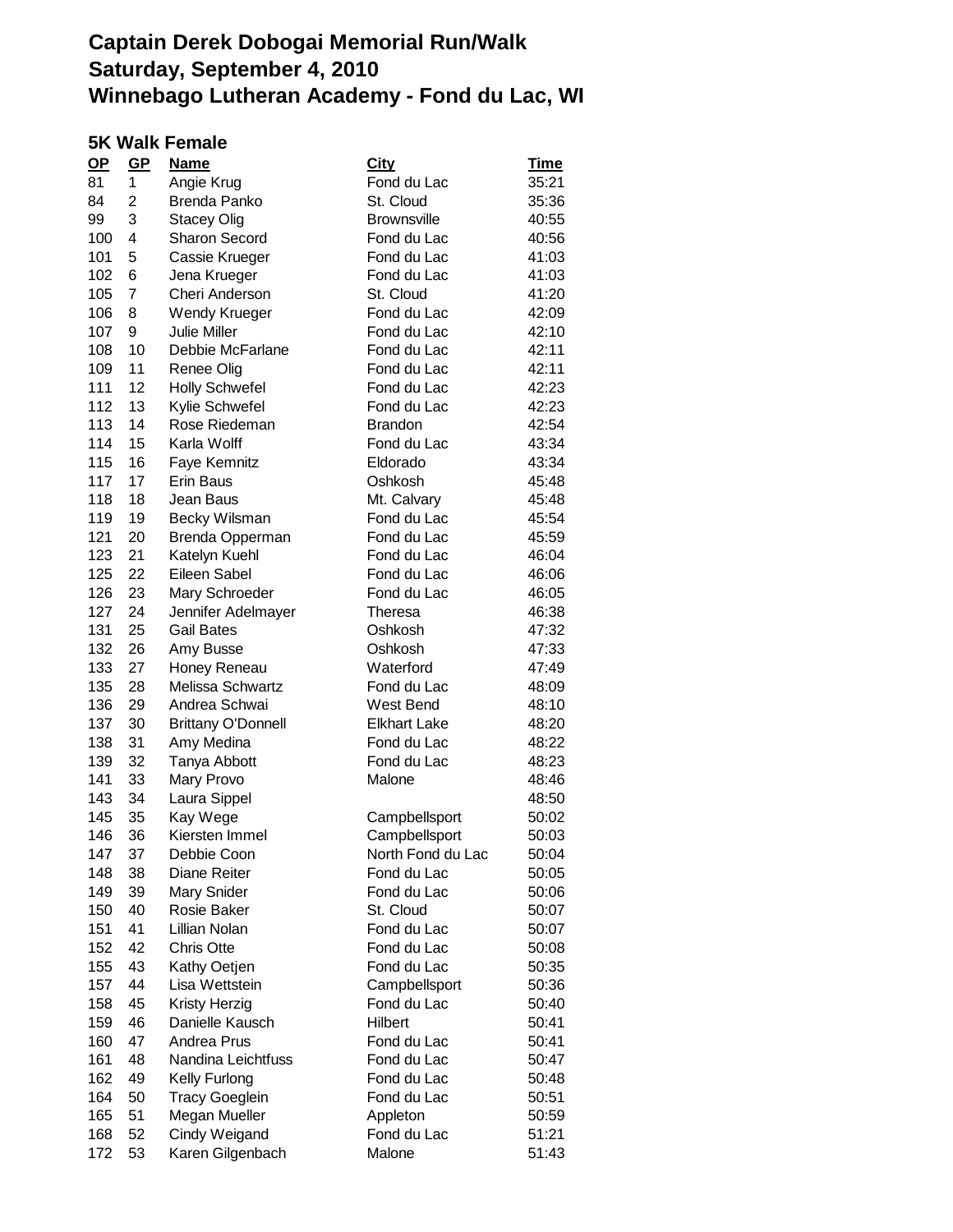| 173 | 54  | Judy Atkinson          | Malone           | 52:13   |
|-----|-----|------------------------|------------------|---------|
| 174 | 55  | Lori Werden            | Fond du Lac      | 52:14   |
| 176 | 56  | Meggin Horn            | Fond du Lac      | 52:23   |
| 178 | 57  | Janice Rogers          | Oshkosh          | 52:54   |
| 179 | 58  | Beth Kohlman           | <b>Brillion</b>  | 52:58   |
| 180 | 59  | Annie Moore            | Oshkosh          | 53:50   |
| 181 | 60  | Sue Toll               | Fond du Lac      | 53:50   |
| 182 | 61  | <b>Karen Stewart</b>   | Eden             | 53:51   |
| 183 | 62  | Maureen Ottery         | Fond du Lac      | 54:04   |
|     |     |                        |                  |         |
| 186 | 63  | Sally Herre            | Fond du Lac      | 54:24   |
| 189 | 64  | Dawn Boerneke          | Fox Lake         | 54:30   |
| 190 | 65  | Amy Stern              | Fox Lake         | 54:30   |
| 191 | 66  | <b>Emily Boerneke</b>  | Fox Lake         | 54:31   |
| 192 | 67  | Andrea Boerneke        | Fox Lake         | 54:32   |
| 194 | 68  | Janie Niedfeldt        | Fond du Lac      | 54:33   |
| 195 | 69  | Kristin Whitman        | Wrightstown      | 54:34   |
| 196 | 70  | Kaylea Whitman         | Wrightstown      | 54:42   |
| 198 | 71  | Jackie Schultz         | Fond du Lac      | 54:47   |
| 199 | 72  | Jenny Schommer         | Fond du Lac      | 54:47   |
| 201 | 73  | Alix Jahnke            | Appleton         | 54:48   |
| 202 | 74  | Carla Jahnke           | Appleton         | 54:56   |
| 203 | 75  | Avery Jahnke           | Appleton         | 55:28   |
| 205 | 76  | Lana Crossman          | Fond du Lac      | 55:57   |
| 206 | 77  | Julie Krueger          | Rosendale        | 55:59   |
|     |     |                        |                  |         |
| 209 | 78  | Angela Frey            | Lee's Summit, MO | 56:21   |
| 210 | 79  | Amanda Fryman          | Fond du Lac      | 56:22   |
| 211 | 80  | Kerry Sehloff          | Malone           | 56:23   |
| 213 | 81  | <b>Ruth Hess</b>       | Oshkosh          | 56:26   |
| 214 | 82  | Rachel Werner          | Oshkosh          | 56:42   |
| 215 | 83  | Lois Werner            | Oshkosh          | 56:43   |
| 216 | 84  | Sarah Theander         | Fox Lake         | 57:25   |
| 223 | 85  | Linda Paul             | Malone           | 58:46   |
| 224 | 86  | Barb Zahn              | Fond du Lac      | 58:47   |
| 226 | 87  | <b>Judy Bassill</b>    | Campbellsport    | 59:01   |
| 227 | 88  | Lucille Bassill        | Campbellsport    | 59:12   |
| 228 | 89  | Joan Neis              | Campbellsport    | 59:13   |
| 229 | 90  | Rose Ramthun           | Campbellsport    | 59:13   |
| 230 | 91  | Phoebe Muszynski       | Milwaukee        | 59:36   |
| 231 | 92  | Kathryn Jablonowski    | Milwaukee        | 1:01:59 |
| 232 | 93  | Jenny Jablonowski      | Waukesha         | 1:02:05 |
| 234 | 94  | Mary Jablonowski       | Milwaukee        | 1:02:06 |
| 235 | 95  | Hannah Vallone         | West Bend        | 1:03:39 |
|     | 96  |                        | Eden             |         |
| 236 |     | <b>Tracy Halfmann</b>  |                  | 1:03:40 |
| 237 | 97  | Amy Vallone            | West Bend        | 1:04:13 |
| 240 | 98  | Shannon Damm           | Fond du Lac      | 1:04:24 |
| 242 | 99  | Amy Pollesch           | Mayville         | 1:04:37 |
| 243 | 100 | <b>Fawn Mueller</b>    | Wausau           | 1:04:38 |
| 245 | 101 | Erin Oetjen            | St. Cloud        | 1:04:57 |
| 247 | 102 | <b>Elizabeth Black</b> | Appleton         | 1:06:30 |
| 248 | 103 | Ahnsharee Klusmeyer    | Wautoma          | 1:06:32 |
| 249 | 104 | Jenissa Skaer          | West Allis       | 1:16:12 |
| 251 | 105 | Daria Sonnenfeld       | Fond du Lac      |         |
| 252 | 106 | Jeanne Peacock         | Kansas City, MO  |         |
| 253 | 107 | Jennifer Radle         | Cypress, TX      |         |
| 254 | 108 | Donna Koepke           | Mt. Calvary      |         |
| 256 | 109 | Julia Black            | Appleton         |         |
| 257 | 110 | <b>Kristin Black</b>   | Appleton         |         |
| 258 | 111 | Dianne Bilitz          | Oakfield         |         |
| 261 | 112 | Hella Zarembka         |                  |         |
|     |     |                        | Fond du Lac      |         |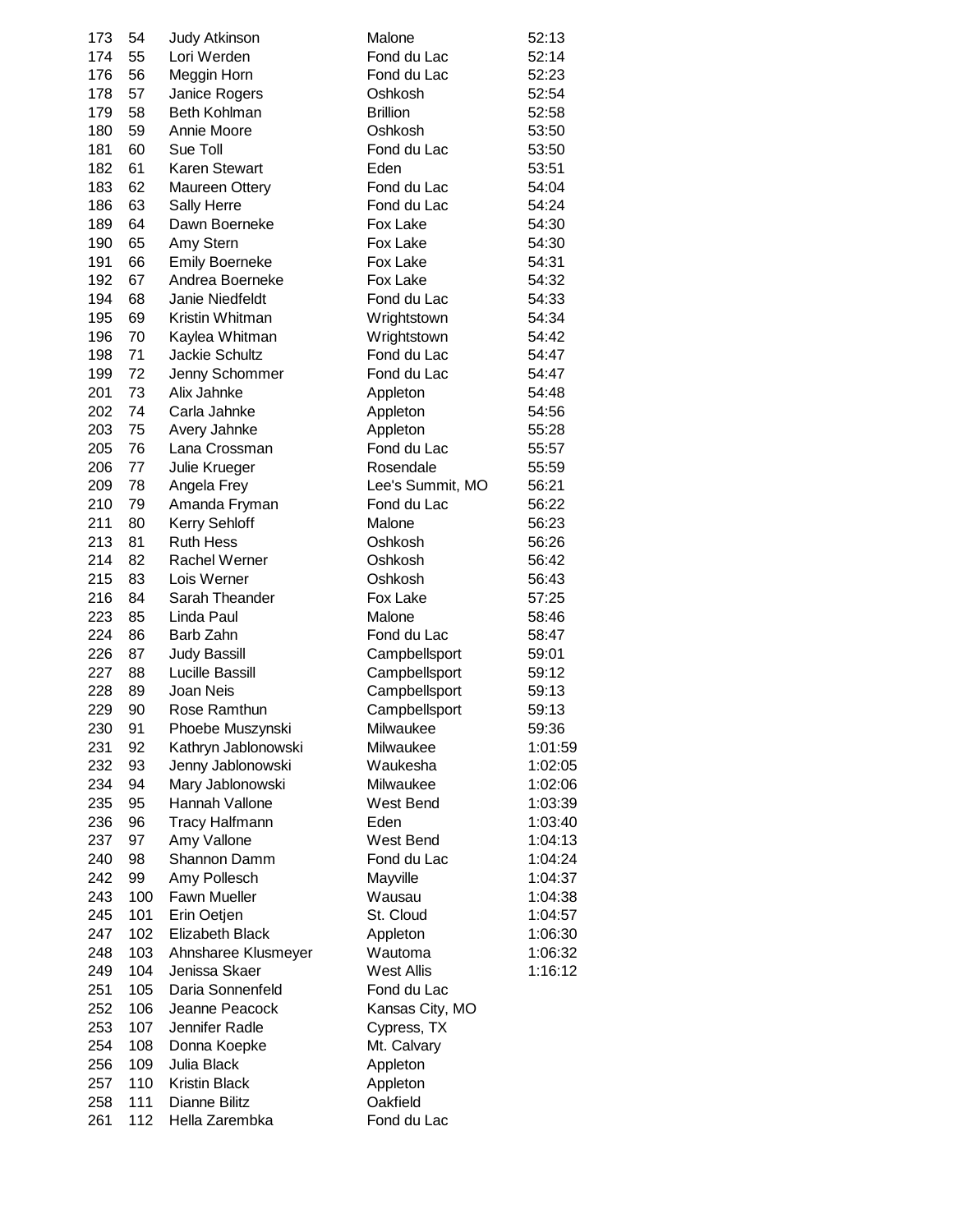### **5K Walk Male**

| $OP$ | $GP$           | <b>Name</b>              | <b>City</b>        | <b>Time</b> |
|------|----------------|--------------------------|--------------------|-------------|
| 82   | 1              | Dave Panko               | St. Cloud          | 35:30       |
| 94   | $\overline{2}$ | <b>Terry Rockteschel</b> | Dale               | 39:19       |
| 97   | 3              | <b>Todd Olig</b>         | <b>Brownsville</b> | 40:51       |
| 103  | 4              | Mitch McFarlane          | Fond du Lac        | 41:14       |
| 104  | 5              | <b>Eric Miller</b>       | Fond du Lac        | 41:15       |
| 110  | 6              | <b>Tom Schwefel</b>      | Fond du Lac        | 42:22       |
| 116  | $\overline{7}$ | Jim Wilsmann             | Fond du Lac        | 45:19       |
| 120  | 8              | Kent Botsfond            | Fond du Lac        | 45:59       |
| 122  | 9              | Jason Opperman           | Fond du Lac        | 45:59       |
| 124  | 10             | Jared Schroeder          | Fond du Lac        | 46:05       |
| 128  | 11             | <b>Ed Barnes</b>         | Fond du Lac        | 46:39       |
| 129  | 12             | <b>Bob Shrioder</b>      | Ripon              | 46:40       |
| 130  | 13             | <b>Thomas Guenther</b>   | Fond du Lac        | 47:00       |
| 134  | 14             | John Muentner            | <b>Brownsville</b> | 47:54       |
| 142  | 15             | John Crossman            | Fond du Lac        | 49:49       |
| 153  | 16             | <b>Joel Gaertner</b>     | Fond du Lac        | 50:11       |
| 154  | 17             | <b>Kevin Otte</b>        | Fond du Lac        | 50:15       |
| 156  | 18             | Paul Oosterhouse         | Malone             | 50:36       |
| 163  | 19             | Dale Witte               | Fond du Lac        | 50:50       |
| 166  | 20             | <b>Ryan Schmitt</b>      | Appleton           | 51:06       |
| 170  | 21             | Mike Wiegand             | Fond du Lac        | 51:46       |
| 171  | 22             | Jay Gilgenbach           | Malone             | 51:42       |
| 175  | 23             | Mark Bartolutti          | Fond du Lac        | 52:15       |
| 184  | 24             | Matt Ryan                | Fond du Lac        | 54:23       |
| 185  | 25             | Tom Herre                | Fond du Lac        | 54:23       |
| 187  | 26             | Marty Ryan               | Fond du Lac        | 54:25       |
| 193  | 27             | <b>Tim Boerneke</b>      | Fox Lake           | 54:32       |
| 197  | 28             | Shawn Whitman            | Wrightstown        | 54:45       |
| 200  | 29             | Daniel Jahnke            | Appleton           | 54:47       |
| 204  | 30             | <b>Tom Niedfeldt</b>     | Fond du Lac        | 55:56       |
| 207  | 31             | Nathan Boerneke          | Fox Lake           | 56:01       |
| 212  | 32             | Dave Sehloff             | Malone             | 56:23       |
| 217  | 33             | <b>Chris Edwards</b>     | Fox Lake           | 57:42       |
| 218  | 34             | Rueben Ruch              | Eldorado           | 57:43       |
| 222  | 35             | <b>Steve Schlosser</b>   | Fond du Lac        | 58:17       |
| 233  | 36             | Tom Jablonowski          | Milwaukee          | 1:02:05     |
| 238  | 37             | Nunzio Vallone           | West Bend          | 1:04:14     |
| 239  | 38             | Nunzio Vallone Jr.       | West Bend          | 1:04:15     |
| 241  | 39             | Scott Pollesch           | Mayville           | 1:04:25     |
| 246  | 40             | Tom Oetjen               | St. Cloud          | 1:04:58     |
| 250  | 41             | Nathan Klusmeyer         | Wautoma            |             |
| 255  | 42             | Michael Black            | Appleton           |             |
| 259  | 43             | <b>Robert Radle</b>      | Cypress, TX        |             |
| 260  | 44             | Michael Peacock          | Kansas City, MO    |             |
| 262  | 45             | Jeff Zarembka            | Fond du Lac        |             |
|      |                |                          |                    |             |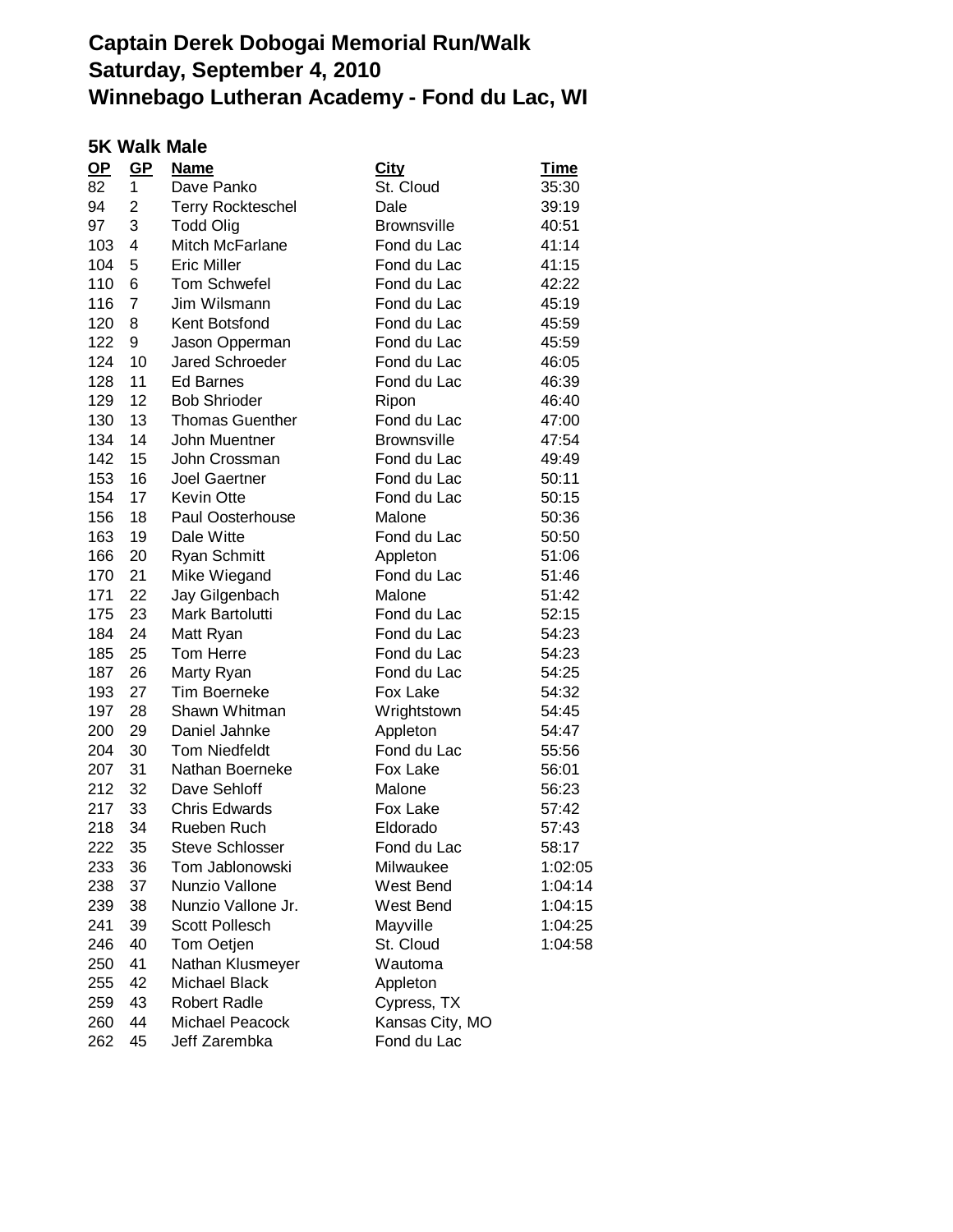#### **10K Run Overall**

| $OP$           | $GP$           | <b>Name</b>                | <b>City</b>        | <u>Time</u> |                      |
|----------------|----------------|----------------------------|--------------------|-------------|----------------------|
| 1              | 1              | Jesse Boegel               | Cedarburg          | 37:53       |                      |
| 2              | 1              | Jennifer Chaudoir          | Green Bay          | 38:34       | <b>Course Record</b> |
| 3              | $\overline{2}$ | Casey Herzig               | Fond du Lac        | 39:25       |                      |
| 4              | 3              | <b>Anthony Phillips</b>    | Fond du Lac        | 39:26       |                      |
| 5              | 4              | <b>Ted Eischeid</b>        | Fond du Lac        | 40:04       |                      |
| 6              | 5              | Peter Sehloff              | Appleton           | 41:13       |                      |
| $\overline{7}$ | 6              | Dave Neperud               | Grafton            | 41:39       |                      |
| 8              | 7              | Jim Thomson                | New Berlin         | 42:28       |                      |
| 9              | 8              | Peter Mathwig              | Weyauwega          | 43:06       |                      |
| 10             | 9              | Carey Woodward             | Fond du Lac        | 43:19       |                      |
| 11             | 10             | Joel Mathwig               | Fond du Lac        | 43:40       |                      |
| 12             | 11             | William Butzlaff Jr.       | Oshkosh            | 44:59       |                      |
| 13             | 12             | Mark Schorse               | Fond du Lac        | 45:06       |                      |
| 14             | $\overline{2}$ | Jamie Edwards              | Altoona, IA        | 45:29       |                      |
| 15             | 13             | Joel Putz                  | Lomira             | 45:33       |                      |
| 16             | 14             | David Dobogai Jr.          | Prague, CZ         | 45:35       |                      |
| 17             | 3              | Michelle Alford            | Little Suamico     | 46:44       |                      |
| 18             | 15             | <b>Mike Sebal</b>          | Columbus           | 46:54       |                      |
| 19             | 16             | Greg Hoffmann              | Fond du Lac        | 47:10       |                      |
| 20             | 17             | <b>Mike Smith</b>          | Fond du Lac        | 47:29       |                      |
| 21             | 18             | Joshua Kemritz             | Eldorado           | 48:39       |                      |
| 22             | 19             | Paul Baganz                | Fond du Lac        | 48:40       |                      |
| 23             | 20             | <b>Oliver Clements</b>     | Fond du Lac        | 48:43       |                      |
| 24             | 21             | Brian Fryman               | Fond du Lac        | 49:06       |                      |
| 25             | 22             | Kevin Murphy               | North Fond du Lac  | 49:13       |                      |
| 26             | $\overline{4}$ | <b>Tessa Clinton</b>       | Fond du Lac        | 49:47       |                      |
| 27             | 23             | <b>Conner Goggans</b>      | Fond du Lac        | 50:12       |                      |
| 28             | 24             | Steven Horn                | Fond du Lac        | 50:13       |                      |
| 29             | 5              | Lynne Moore                | Greenville         | 50:21       |                      |
| 30             | 6              | Khristin Williams-Casper   | Fond du Lac        | 50:42       |                      |
| 31             | 25             | <b>Chris Clementz</b>      | Elkhart, IN        | 50:56       |                      |
| 32             | $\overline{7}$ | Anne Rhode                 | Oakfield           | 51:01       |                      |
| 33             | 26             | Mike Werner                | Waconia, MN        | 51:06       |                      |
| 34             | 8              | Leanne Gibson              | Neenah             | 51:21       |                      |
| 35             | 27             | <b>Michael Rockteschel</b> | Oshkosh            | 51:44       |                      |
| 36             | 28             | Gary Knoke                 | <b>Berlin</b>      | 51:48       |                      |
| 37             | 29             | David Baumgartner          | Fond du Lac        | 52:00       |                      |
| 38             | 9              | Cassandra Keller           | Fond du Lac        | 52:01       |                      |
| 39             | 10             | Kate Mueller               | Fond du Lac        | 52:50       |                      |
| 40             | 30             | <b>Isaac Mueller</b>       | Fond du Lac        | 52:51       |                      |
| 41             | 11             | Jodie Rosenbaum            | St. Cloud          | 53:00       |                      |
| 42             | 31             | <b>Tim Mutterer</b>        | Kaukauna           | 53:08       |                      |
| 43             | 32             | <b>Troy Haase</b>          | Fond du Lac        | 53:51       |                      |
| 44             | 12             | Angie Haase                | Fond du Lac        | 53:51       |                      |
| 45             | 13             | Jessica Kindschuh          | <b>Brownsville</b> | 54:02       |                      |
| 46             | 33             | <b>Steve Scharf</b>        | <b>Brownsville</b> | 54:20       |                      |
| 47             | 34             | John Dungar                | Fond du Lac        | 55:13       |                      |
| 48             | 14             | Dena Faust                 | Jackson            | 55:16       |                      |
| 49             | 15             | Marie Oosterhouse          | Malone             | 55:25       |                      |
| 50             | 16             | Tammi Kohlman              | Oshkosh            | 55:32       |                      |
| 51             | 17             | Molly Smith                | Lansing, MI        | 55:43       |                      |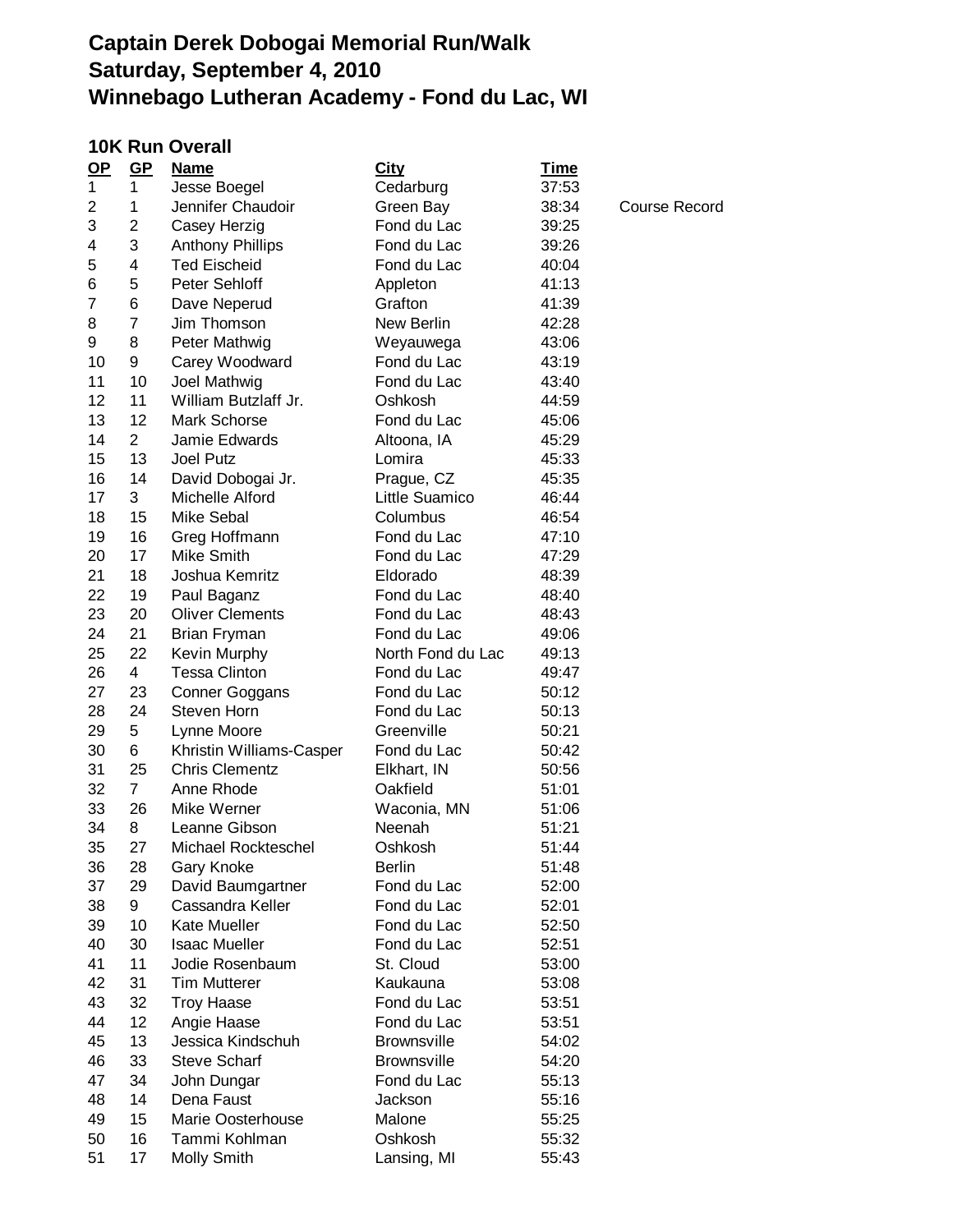| 52 | 18 | Molly Ahern              | Fond du Lac             | 55:46   |
|----|----|--------------------------|-------------------------|---------|
| 53 | 19 | <b>Christine Morlock</b> | Fond du Lac             | 55:54   |
| 54 | 20 | <b>Emily Provo</b>       | Malone                  | 56:13   |
| 55 | 21 | <b>Stacey Girdaukas</b>  | Sheboygan Falls         | 56:41   |
| 56 | 22 | Jill Schleicher          | Sheboygan Falls         | 56:48   |
| 57 | 23 | <b>Kris Goebel</b>       | Eden                    | 58:41   |
| 58 | 24 | <b>Jess Faust</b>        | Jackson                 | 58:41   |
| 59 | 25 | Lara Birkholz            | Fond du Lac             | 58:59   |
| 60 | 35 | Darren Pautsch           | North Fond du Lac       | 59:05   |
| 61 | 26 | <b>Heather Ackeret</b>   | Cedar Grove             | 59:07   |
| 62 | 36 | Mike McCave              | Colorado Springs, CO    | 59:32   |
| 63 | 27 | Sarah McCave             | Colorado Springs, CO    | 59:33   |
| 64 | 28 | Sally Glander            | Oshkosh                 | 59:45   |
| 65 | 37 | <b>Garett Portmann</b>   | Chilton                 | 1:00:38 |
| 66 | 38 | Joel Portmann            | Chilton                 | 1:00:47 |
| 67 | 29 | Randee Lesnick           | Oshkosh                 | 1:00:47 |
| 68 | 30 | Diane Weaver             | Whitefish Bay           | 1:00:56 |
| 69 | 31 | Jenny Loehr              | Fond du Lac             | 1:01:26 |
| 70 | 32 | Ruth Cunzenheim          | Fond du Lac             | 1:01:26 |
| 71 | 33 | Jessica Paul             | Oshkosh                 | 1:01:26 |
| 72 |    | Unknown Participant      |                         | 1:01:57 |
| 73 | 34 | Kilee Harmon             | Bismarck, ND            | 1:01:57 |
| 74 | 39 | Darryl Dobogai           | International Falls, MN | 1:04:32 |
| 75 | 40 | David Berry              | Oconto Falls            | 1:07:17 |
| 76 | 35 | Mickie Hedtke            | Greenville              | 1:07:54 |
| 77 | 41 | John Dobogai III         | Cudahy                  | 1:07:55 |
| 78 | 42 | Keith Ruffolo            | Franklin                | 1:07:55 |
| 79 | 36 | Neilie Dobogai           | Cudahy                  | 1:11:40 |
| 80 | 37 | Deborah DeMeyers         | Cudahy                  | 1:16:23 |
| 81 | 38 | Natalie Eriksson         | Stillwater, MN          | 1:17:06 |
| 82 | 39 | Andra Story              | Fond du Lac             | 1:18:04 |
| 83 | 40 | Amy Beekman              | Eden                    | 1:20:24 |
| 84 | 41 | Julie Emery              | <b>Menomonee Falls</b>  | 1:29:26 |
| 85 | 42 | <b>Susan Pientok</b>     | South Milwaukee         | 1:30:07 |
|    |    |                          |                         |         |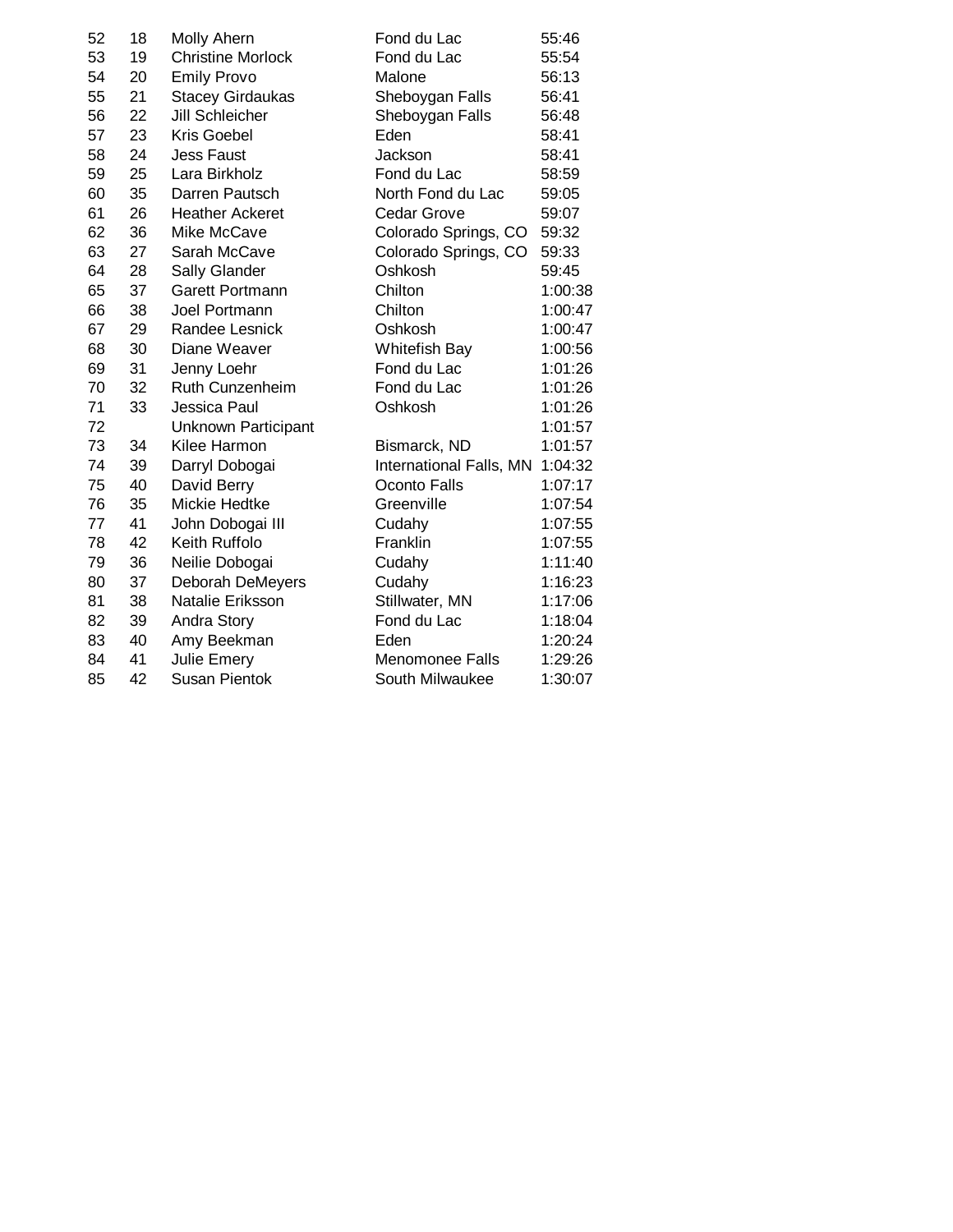#### **10K Run Female**

| $OP$           | $GP$           | <u>Name</u>              | <b>City</b>          | <u>Time</u> |                      |
|----------------|----------------|--------------------------|----------------------|-------------|----------------------|
| $\overline{2}$ | $\mathbf{1}$   | Jennifer Chaudoir        | Green Bay            | 38:34       | <b>Course Record</b> |
| 14             | $\overline{2}$ | Jamie Edwards            | Altoona, IA          | 45:29       |                      |
| 17             | 3              | Michelle Alford          | Little Suamico       | 46:44       |                      |
| 26             | 4              | <b>Tessa Clinton</b>     | Fond du Lac          | 49:47       |                      |
| 29             | 5              | Lynne Moore              | Greenville           | 50:21       |                      |
| 30             | 6              | Khristin Williams-Casper | Fond du Lac          | 50:42       |                      |
| 32             | 7              | Anne Rhode               | Oakfield             | 51:01       |                      |
| 34             | 8              | Leanne Gibson            | Neenah               | 51:21       |                      |
| 38             | 9              | Cassandra Keller         | Fond du Lac          | 52:01       |                      |
| 39             | 10             | <b>Kate Mueller</b>      | Fond du Lac          | 52:50       |                      |
| 41             | 11             | Jodie Rosenbaum          | St. Cloud            | 53:00       |                      |
| 44             | 12             | Angie Haase              | Fond du Lac          | 53:51       |                      |
| 45             | 13             | Jessica Kindschuh        | <b>Brownsville</b>   | 54:02       |                      |
| 48             | 14             | Dena Faust               | Jackson              | 55:16       |                      |
| 49             | 15             | <b>Marie Oosterhouse</b> | Malone               | 55:25       |                      |
| 50             | 16             | Tammi Kohlman            | Oshkosh              | 55:32       |                      |
| 51             | 17             | Molly Smith              | Lansing, MI          | 55:43       |                      |
| 52             | 18             | Molly Ahern              | Fond du Lac          | 55:46       |                      |
| 53             | 19             | <b>Christine Morlock</b> | Fond du Lac          | 55:54       |                      |
| 54             | 20             | <b>Emily Provo</b>       | Malone               | 56:13       |                      |
| 55             | 21             | <b>Stacey Girdaukas</b>  | Sheboygan Falls      | 56:41       |                      |
| 56             | 22             | Jill Schleicher          | Sheboygan Falls      | 56:48       |                      |
| 57             | 23             | Kris Goebel              | Eden                 | 58:41       |                      |
| 58             | 24             | <b>Jess Faust</b>        | Jackson              | 58:41       |                      |
| 59             | 25             | Lara Birkholz            | Fond du Lac          | 58:59       |                      |
| 61             | 26             | <b>Heather Ackeret</b>   | Cedar Grove          | 59:07       |                      |
| 63             | 27             | Sarah McCave             | Colorado Springs, CO | 59:33       |                      |
| 64             | 28             | Sally Glander            | Oshkosh              | 59:45       |                      |
| 67             | 29             | Randee Lesnick           | Oshkosh              | 1:00:47     |                      |
| 68             | 30             | Diane Weaver             | Whitefish Bay        | 1:00:56     |                      |
| 69             | 31             | Jenny Loehr              | Fond du Lac          | 1:01:26     |                      |
| 70             | 32             | <b>Ruth Cunzenheim</b>   | Fond du Lac          | 1:01:26     |                      |
| 71             | 33             | Jessica Paul             | Oshkosh              | 1:01:26     |                      |
| 73             | 34             | Kilee Harmon             | Bismarck, ND         | 1:01:57     |                      |
| 76             | 35             | Mickie Hedtke            | Greenville           | 1:07:54     |                      |
| 79             | 36             | Neilie Dobogai           | Cudahy               | 1:11:40     |                      |
| 80             | 37             | Deborah DeMeyers         | Cudahy               | 1:16:23     |                      |
| 81             | 38             | Natalie Eriksson         | Stillwater, MN       | 1:17:06     |                      |
| 82             | 39             | Andra Story              | Fond du Lac          | 1:18:04     |                      |
| 83             | 40             | Amy Beekman              | Eden                 | 1:20:24     |                      |
| 84             | 41             | Julie Emery              | Menomonee Falls      | 1:29:26     |                      |
| 85             | 42             | Susan Pientok            | South Milwaukee      | 1:30:07     |                      |
|                |                |                          |                      |             |                      |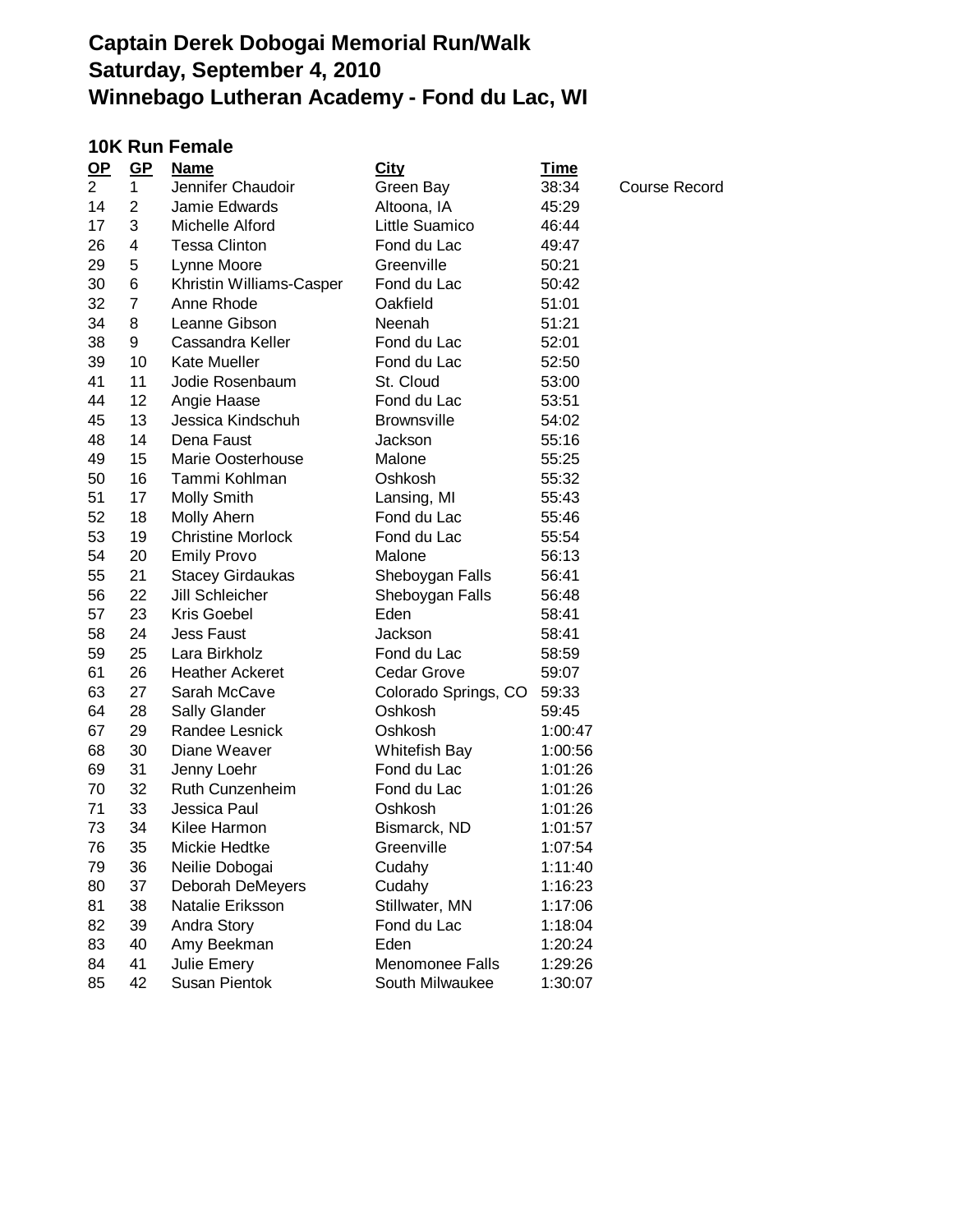### **10K Run Male**

| $\mathbf{Q}$ | GP             | <b>Name</b>             | <b>City</b>             | <b>Time</b> |
|--------------|----------------|-------------------------|-------------------------|-------------|
| 1            | 1              | Jesse Boegel            | Cedarburg               | 37:53       |
| 3            | 2              | Casey Herzig            | Fond du Lac             | 39:25       |
| 4            | 3              | <b>Anthony Phillips</b> | Fond du Lac             | 39:26       |
| 5            | 4              | <b>Ted Eischeid</b>     | Fond du Lac             | 40:04       |
| 6            | 5              | Peter Sehloff           | Appleton                | 41:13       |
| 7            | 6              | Dave Neperud            | Grafton                 | 41:39       |
| 8            | $\overline{7}$ | Jim Thomson             | New Berlin              | 42:28       |
| 9            | 8              | Peter Mathwig           | Weyauwega               | 43:06       |
| 10           | 9              | Carey Woodward          | Fond du Lac             | 43:19       |
| 11           | 10             | Joel Mathwig            | Fond du Lac             | 43:40       |
| 12           | 11             | William Butzlaff Jr.    | Oshkosh                 | 44:59       |
| 13           | 12             | Mark Schorse            | Fond du Lac             | 45:06       |
| 15           | 13             | <b>Joel Putz</b>        | Lomira                  | 45:33       |
| 16           | 14             | David Dobogai Jr.       | Prague, CZ              | 45:35       |
| 18           | 15             | <b>Mike Sebal</b>       | Columbus                | 46:54       |
| 19           | 16             | Greg Hoffmann           | Fond du Lac             | 47:10       |
| 20           | 17             | <b>Mike Smith</b>       | Fond du Lac             | 47:29       |
| 21           | 18             | Joshua Kemritz          | Eldorado                | 48:39       |
| 22           | 19             | Paul Baganz             | Fond du Lac             | 48:40       |
| 23           | 20             | <b>Oliver Clements</b>  | Fond du Lac             | 48:43       |
| 24           | 21             | <b>Brian Fryman</b>     | Fond du Lac             | 49:06       |
| 25           | 22             | Kevin Murphy            | North Fond du Lac       | 49:13       |
| 27           | 23             | Conner Goggans          | Fond du Lac             | 50:12       |
| 28           | 24             | Steven Horn             | Fond du Lac             | 50:13       |
| 31           | 25             | <b>Chris Clementz</b>   | Elkhart, IN             | 50:56       |
| 33           | 26             | Mike Werner             | Waconia, MN             | 51:06       |
| 35           | 27             | Michael Rockteschel     | Oshkosh                 | 51:44       |
| 36           | 28             | Gary Knoke              | <b>Berlin</b>           | 51:48       |
| 37           | 29             | David Baumgartner       | Fond du Lac             | 52:00       |
| 40           | 30             | <b>Isaac Mueller</b>    | Fond du Lac             | 52:51       |
| 42           | 31             | <b>Tim Mutterer</b>     | Kaukauna                | 53:08       |
| 43           | 32             | <b>Troy Haase</b>       | Fond du Lac             | 53:51       |
| 46           | 33             | <b>Steve Scharf</b>     | <b>Brownsville</b>      | 54:20       |
| 47           | 34             | John Dungar             | Fond du Lac             | 55:13       |
| 60           | 35             | Darren Pautsch          | North Fond du Lac       | 59:05       |
| 62           | 36             | Mike McCave             | Colorado Springs, CO    | 59:32       |
| 65           | 37             | Garett Portmann         | Chilton                 | 1:00:38     |
| 66           | 38             | Joel Portmann           | Chilton                 | 1:00:47     |
| 74           | 39             | Darryl Dobogai          | International Falls, MN | 1:04:32     |
| 75           | 40             | David Berry             | Oconto Falls            | 1:07:17     |
| 77           | 41             | John Dobogai III        | Cudahy                  | 1:07:55     |
| 78           | 42             | Keith Ruffolo           | Franklin                | 1:07:55     |
|              |                |                         |                         |             |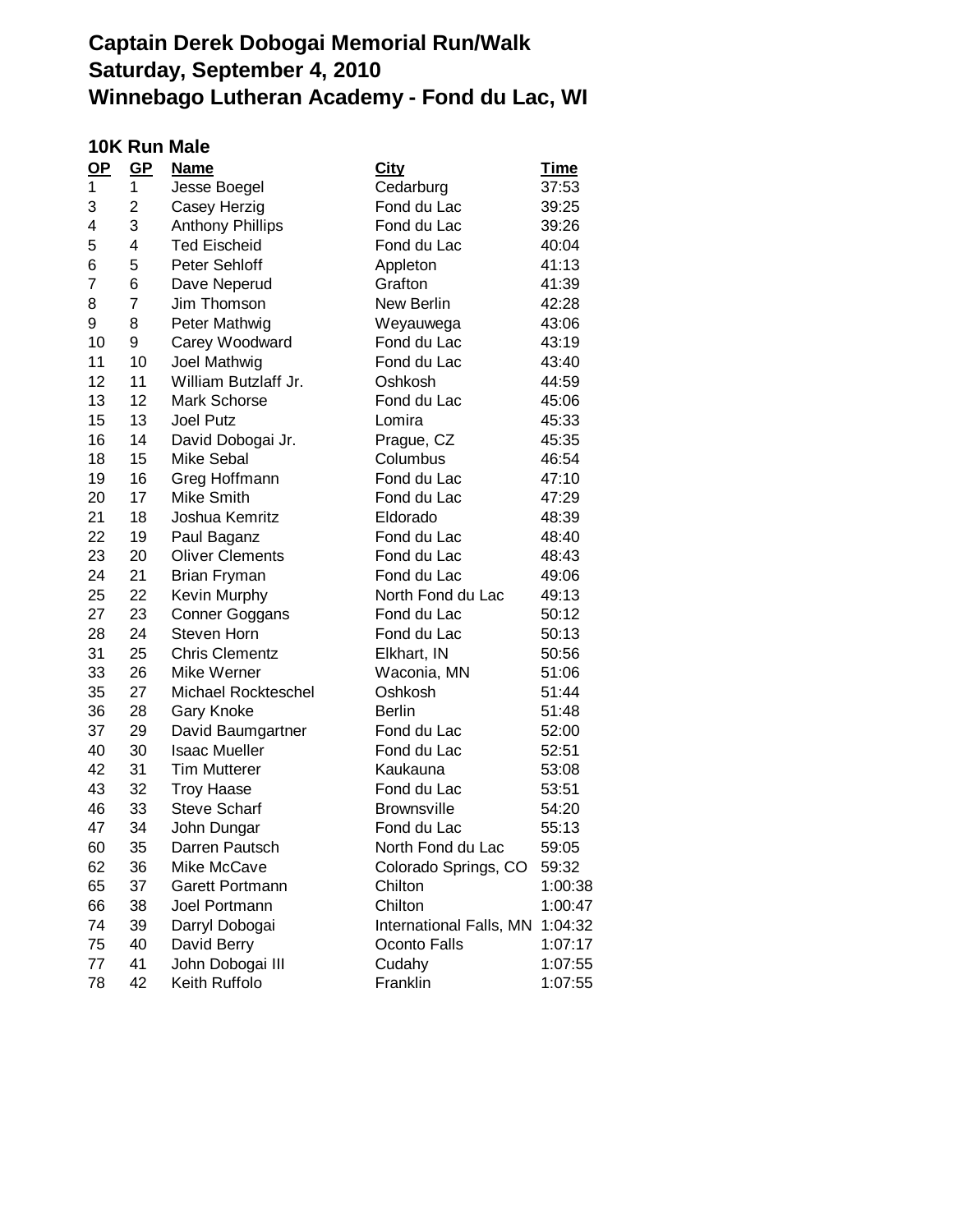### **1/2 Mile Kids Run Ages 7-12 Overall**

| $\mathbf{Q}$ | <u>GP</u>      | <b>Name</b>              | <b>City</b>        | <u>Time</u> |
|--------------|----------------|--------------------------|--------------------|-------------|
| 1            | 1              | Luke Meihack             | Fond du Lac        | 2:59        |
| 2            | $\overline{2}$ | Caden Krug               | Fond du Lac        | 3:12        |
| 3            | 1              | <b>Ally Gietzel</b>      | Fond du Lac        | 3:12        |
| 4            | 3              | Jonah Duwell             | Fond du Lac        | 3:22        |
| 5            | 4              | <b>Mitchell Edwards</b>  | Fox Lake           | 3:22        |
| 6            | 2              | Rachel Meihack           | Fond du Lac        | 3:30        |
| 7            | 3              | Anika Nettekoven         | Appleton           | 3:34        |
| 8            | 4              | Lauren McGalloway        | Fond du Lac        | 3:38        |
| 9            | 5              | Keegan Krug              | Fond du Lac        | 3:39        |
| 10           | 6              | Christian McGalloway     | Fond du Lac        | 3:44        |
| 11           | 5              | Paige Gibson             | Neenah             | 3:48        |
| 12           | $\overline{7}$ | <b>Michael Deschand</b>  | Fond du Lac        | 3:48        |
| 13           | 6              | Tianna Jackson           | Fond du Lac        | 3:50        |
| 14           | 8              | Beau Roberson            | Kaukauna           | 3:50        |
| 15           | 9              | <b>Preston Roberson</b>  | Kaukauna           | 4:00        |
| 16           | 10             | Steve Schlosser Jr.      | Fond du Lac        | 4:05        |
| 17           | 11             | <b>Ryan Schlosser</b>    | Fond du Lac        | 4:06        |
| 18           | 7              | Kaitlyn Wellnitz         | Juneau             | 4:10        |
| 19           | 8              | Olivia Theander          | Fox Lake           | 4:10        |
| 20           | 9              | Gabriella Theander       | Fox Lake           | 4:12        |
| 21           | 10             | <b>Brooke Schleicher</b> | Sheboygan Falls    | 4:13        |
| 22           | 12             | <b>Trey Laudolff</b>     | Fond du Lac        | 4:20        |
| 23           | 13             | Jack Hugener             | Antioch, IL        | 4:35        |
| 24           | 14             | Benjamin Oman            | Cudahy             | 4:36        |
| 25           | 15             | Jacob Edwards            | Fox Lake           | 4:43        |
| 26           | 11             | <b>Claire Schleicher</b> | Sheboygan Falls    | 4:49        |
| 27           | 12             | Jordyn Girdaukas         | Sheboygan Falls    | 4:50        |
| 28           | 13             | <b>Grace Gibson</b>      | Neenah             | 4:55        |
| 29           | 14             | Cecilia Olig             | <b>Brownsville</b> | 6:10        |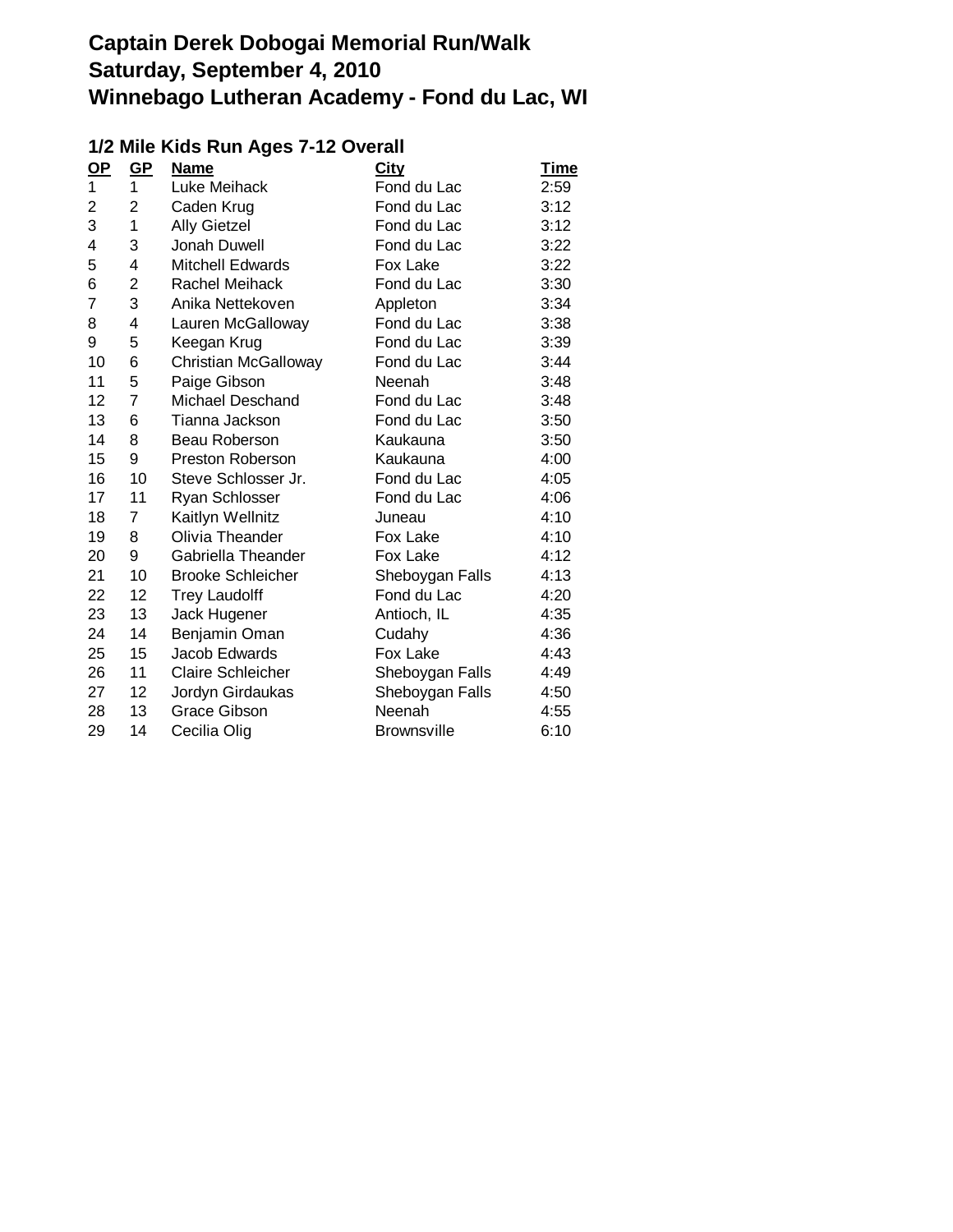### **1/2 Mile Kids Run Ages 7-12 Female**

| <u>OP</u> | GP                | <b>Name</b>              | City               | Time |
|-----------|-------------------|--------------------------|--------------------|------|
| 3         | 1                 | <b>Ally Gietzel</b>      | Fond du Lac        | 3:12 |
| 6         | 2                 | Rachel Meihack           | Fond du Lac        | 3:30 |
| 7         | 3                 | Anika Nettekoven         | Appleton           | 3:34 |
| 8         | 4                 | Lauren McGalloway        | Fond du Lac        | 3:38 |
| 11        | 5                 | Paige Gibson             | Neenah             | 3:48 |
| 13        | 6                 | Tianna Jackson           | Fond du Lac        | 3:50 |
| 18        | 7                 | Kaitlyn Wellnitz         | Juneau             | 4:10 |
| 19        | 8                 | Olivia Theander          | Fox Lake           | 4:10 |
| 20        | 9                 | Gabriella Theander       | Fox Lake           | 4:12 |
| 21        | 10                | <b>Brooke Schleicher</b> | Sheboygan Falls    | 4:13 |
| 26        | 11                | <b>Claire Schleicher</b> | Sheboygan Falls    | 4:49 |
| 27        | $12 \overline{ }$ | Jordyn Girdaukas         | Sheboygan Falls    | 4:50 |
| 28        | 13                | Grace Gibson             | Neenah             | 4:55 |
| 29        | 14                | Cecilia Olig             | <b>Brownsville</b> | 6:10 |
|           |                   |                          |                    |      |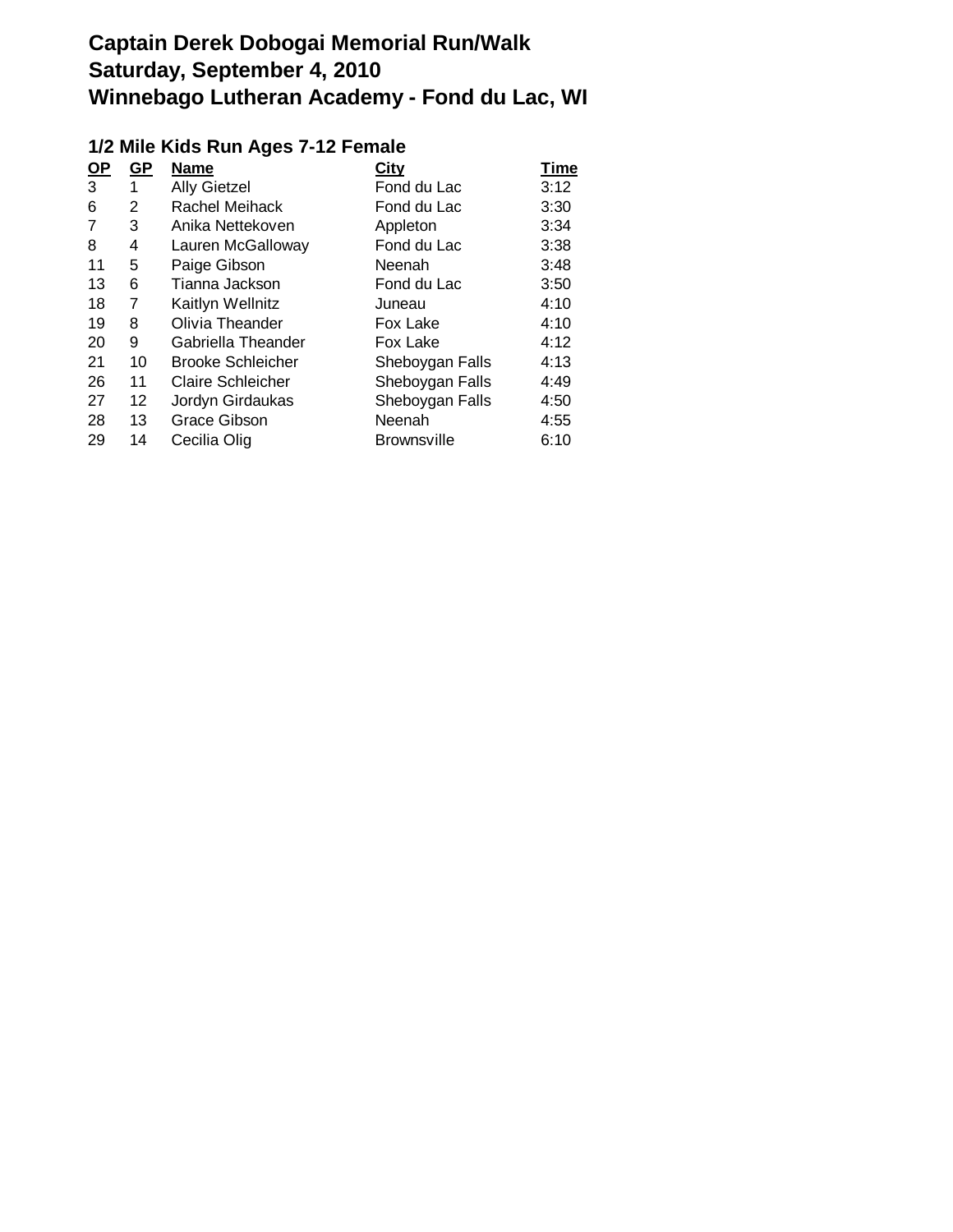### **1/2 Mile Kids Run Ages 7-12 Male**

| <u>OP</u> | <u>GP</u> | <b>Name</b>                 | <b>City</b> | Time |
|-----------|-----------|-----------------------------|-------------|------|
| 1         | 1         | Luke Meihack                | Fond du Lac | 2:59 |
| 2         | 2         | Caden Krug                  | Fond du Lac | 3:12 |
| 4         | 3         | Jonah Duwell                | Fond du Lac | 3:22 |
| 5         | 4         | <b>Mitchell Edwards</b>     | Fox Lake    | 3:22 |
| 9         | 5         | Keegan Krug                 | Fond du Lac | 3:39 |
| 10        | 6         | <b>Christian McGalloway</b> | Fond du Lac | 3:44 |
| 12        | 7         | Michael Deschand            | Fond du Lac | 3:48 |
| 14        | 8         | Beau Roberson               | Kaukauna    | 3:50 |
| 15        | 9         | <b>Preston Roberson</b>     | Kaukauna    | 4:00 |
| 16        | 10        | Steve Schlosser Jr.         | Fond du Lac | 4:05 |
| 17        | 11        | Ryan Schlosser              | Fond du Lac | 4:06 |
| 22        | 12        | <b>Trey Laudolff</b>        | Fond du Lac | 4:20 |
| 23        | 13        | Jack Hugener                | Antioch, IL | 4:35 |
| 24        | 14        | Benjamin Oman               | Cudahy      | 4:36 |
| 25        | 15        | Jacob Edwards               | Fox Lake    | 4:43 |
|           |           |                             |             |      |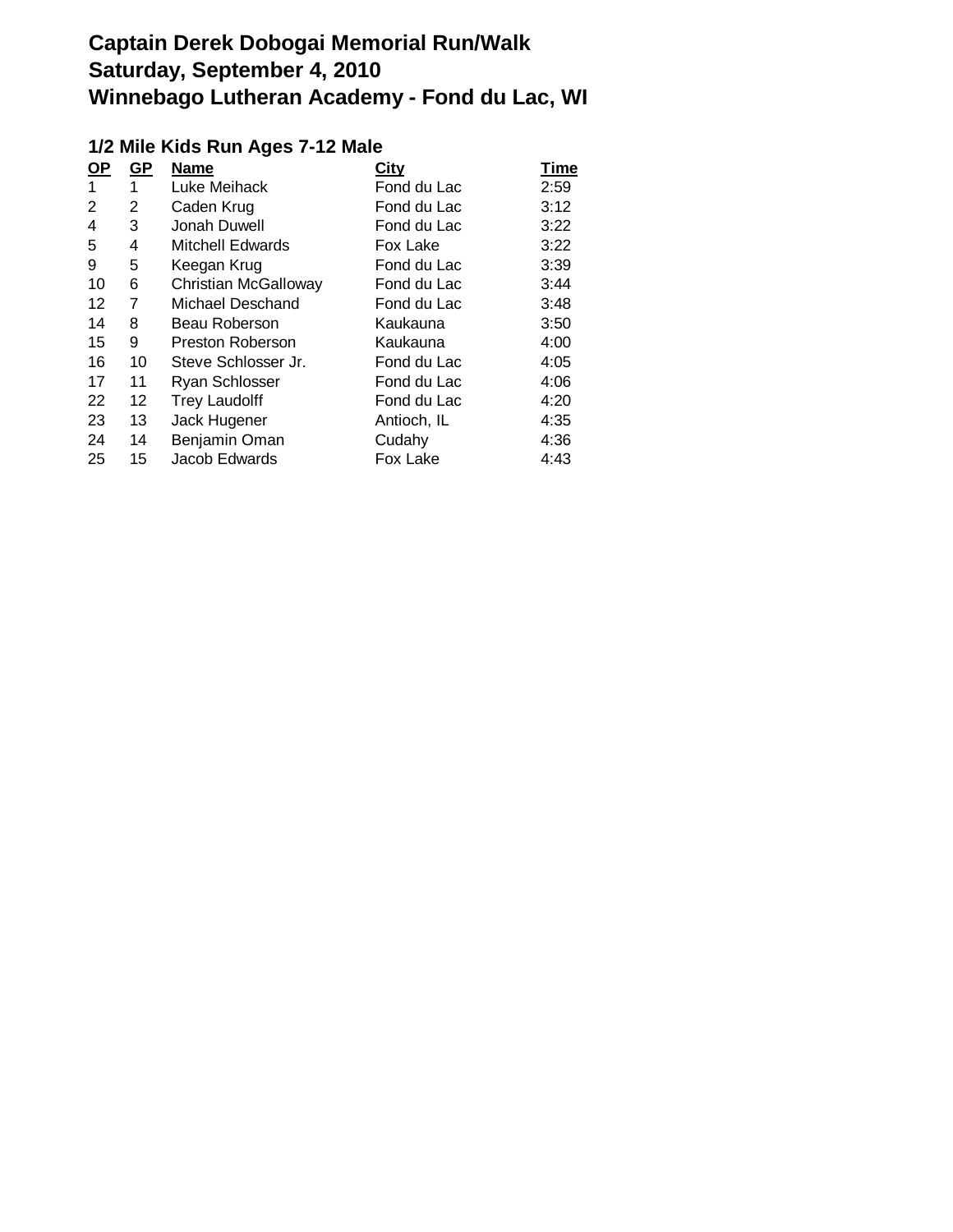### **1/4 Mile Kids Run 6 & Under Overall**

| $\mathbf{Q}$   | $GP$                    | <b>Name</b>                | City               | <b>Time</b> |                           |
|----------------|-------------------------|----------------------------|--------------------|-------------|---------------------------|
| $\mathbf{1}$   | 1                       | Zack Gietzel               | Fond du Lac        | 1:39        | <b>Course Record</b>      |
| $\overline{2}$ | $\overline{2}$          | Davin Muñoz                | Fond du Lac        | 1:53        |                           |
| 3              | 1                       | <b>Isabel Baker</b>        | Fond du Lac        | 1:54        | <b>Tied Course Record</b> |
| 4              | $\overline{2}$          | Maddie Loehr               | Fond du Lac        | 1:55        |                           |
| 5              | 3                       | Owen Van Helvoirt          | Kaukauna           | 2:00        |                           |
| 6              | $\overline{\mathbf{4}}$ | <b>Caleb Duwell</b>        | Fond du Lac        | 2:02        |                           |
| $\overline{7}$ | 5                       | Nolan Girdaukas            | Sheboygan Falls    | 2:05        |                           |
| 8              | 3                       | Jamie Deschand             | Fond du Lac        | 2:10        |                           |
| 9              | 6                       | Donovan McGalloway         | Fond du Lac        | 2:10        |                           |
| 10             | 4                       | Kaitlyn Goebel             | Eden               | 2:11        |                           |
| 11             | 5                       | Alyssa Opperman            | Fond du Lac        | 2:15        |                           |
| 12             |                         | <b>Unknown Participant</b> |                    | 2:16        |                           |
| 13             | 6                       | Emily Van Helvoirt         | Kaukauna           | 2:18        |                           |
| 14             | $\overline{7}$          | Emily Hahn                 | Fond du Lac        | 2:21        |                           |
| 15             | 8                       | <b>Faith Retzlaff</b>      | Columbus           | 2:21        |                           |
| 16             | 9                       | Kelsy Laudolff             | Fond du Lac        | 2:25        |                           |
| 17             | $\overline{7}$          | Hayden Diedrich            | Fond du Lac        | 2:25        |                           |
| 18             | 10                      | Olivia Baus                | Oshkosh            | 2:27        |                           |
| 19             | 11                      | Kalayna Roberson           | Kaukauna           | 2:29        |                           |
| 20             | 12                      | <b>Grace Retzlaff</b>      | Columbus           | 2:33        |                           |
| 21             | 13                      | Olivia Schwefel            | Fond du Lac        | 2:33        |                           |
| 22             | 14                      | Lauren Hedtke              | Greenville         | 2:35        |                           |
| 23             | 15                      | <b>Chloe Rockteschel</b>   | Oshkosh            | 2:35        |                           |
| 24             | 8                       | <b>Steven Connaher</b>     | Fond du Lac        | 2:36        |                           |
| 25             | 16                      | Jamie Reilly               | Fond du Lac        | 2:37        |                           |
| 26             | 17                      | Kirsten Hedtke             | Greenville         | 2:39        |                           |
| 27             | 18                      | Delinda Olig               | <b>Brownsville</b> | 3:04        |                           |
| 28             | 19                      | Kaliska Klusmeyer          | Wautoma            | 3:09        |                           |
| 29             | 20                      | Makenna Herbrand           | Fond du Lac        | 3:19        |                           |
| 30             | 9                       | Payton Rockteschel         | Oshkosh            | 3:24        |                           |
| 31             | 10                      | <b>Austin Herbrand</b>     | Fond du Lac        | 3:26        |                           |
| 32             |                         | <b>Unknown Participant</b> |                    | 3:31        |                           |
| 33             | 21                      | Caroline Gibson            | Neenah             | 3:31        |                           |
| 34             | 22                      | Laura Pickering            | Campbellsport      | 3:31        |                           |
| 35             | 23                      | Eva Horn                   | Fond du Lac        | 3:32        |                           |
| 36             | 11                      | Niki Saito                 | Mt. Juliet, TN     | 3:32        |                           |
| 37             | 24                      | Kinsly Laudolff            | Fond du Lac        | 3:33        |                           |
| 38             | 25                      | <b>Madeline Schwefel</b>   | Fond du Lac        | 3:35        |                           |
| 39             | 26                      | <b>Brittany Reilly</b>     | Fond du Lac        | 4:00        |                           |
|                |                         |                            |                    |             |                           |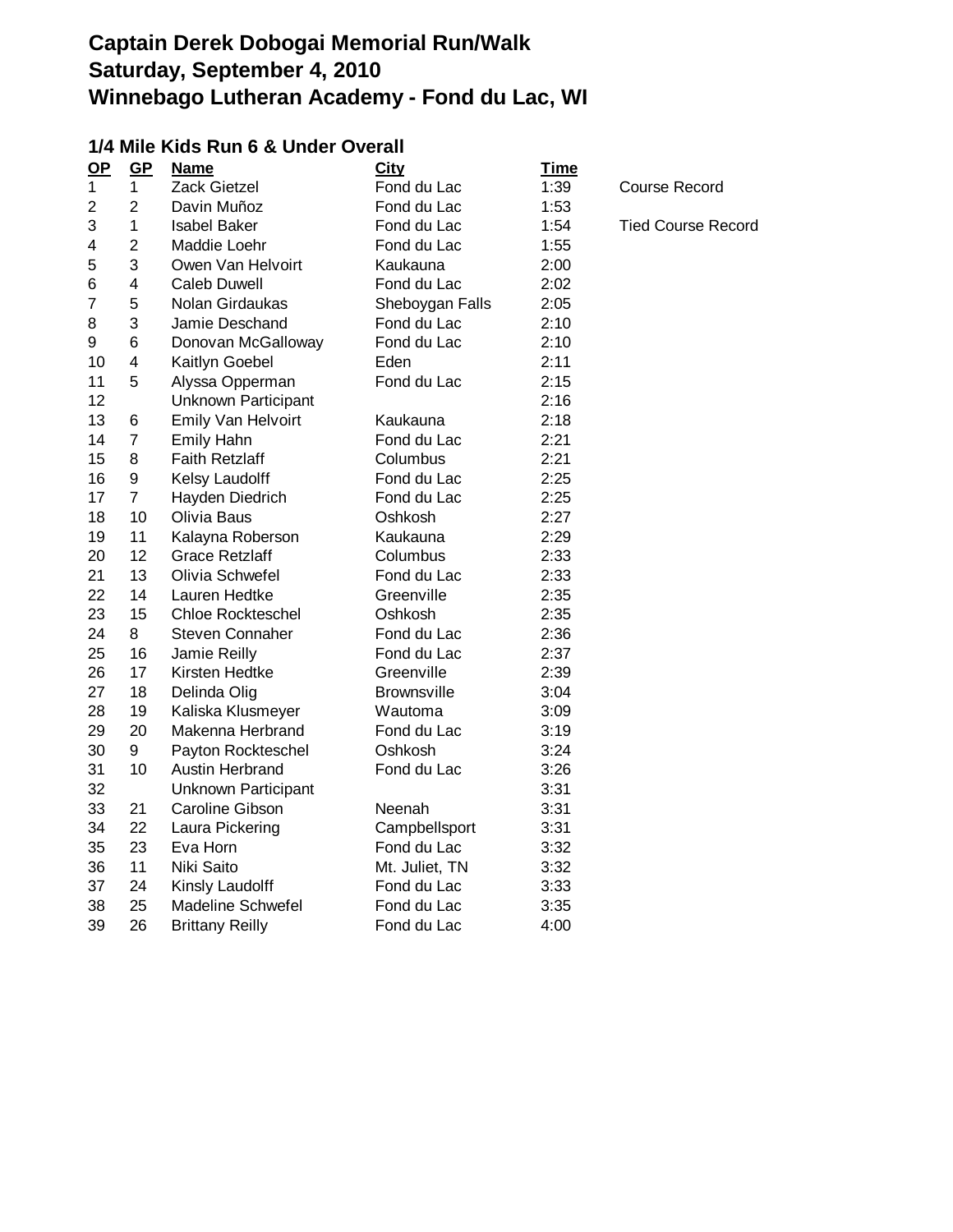### **1/4 Mile Kids Run 6 & Under Female**

| $OP$ | $GP$           | <b>Name</b>              | <b>City</b>        | <b>Time</b> |                           |
|------|----------------|--------------------------|--------------------|-------------|---------------------------|
| 3    | 1              | <b>Isabel Baker</b>      | Fond du Lac        | 1:54        | <b>Tied Course Record</b> |
| 4    | $\overline{2}$ | Maddie Loehr             | Fond du Lac        | 1:55        |                           |
| 8    | 3              | Jamie Deschand           | Fond du Lac        | 2:10        |                           |
| 10   | 4              | Kaitlyn Goebel           | Eden               | 2:11        |                           |
| 11   | 5              | Alyssa Opperman          | Fond du Lac        | 2:15        |                           |
| 13   | 6              | Emily Van Helvoirt       | Kaukauna           | 2:18        |                           |
| 14   | 7              | Emily Hahn               | Fond du Lac        | 2:21        |                           |
| 15   | 8              | <b>Faith Retzlaff</b>    | Columbus           | 2:21        |                           |
| 16   | 9              | Kelsy Laudolff           | Fond du Lac        | 2:25        |                           |
| 18   | 10             | Olivia Baus              | Oshkosh            | 2:27        |                           |
| 19   | 11             | Kalayna Roberson         | Kaukauna           | 2:29        |                           |
| 20   | 12             | <b>Grace Retzlaff</b>    | Columbus           | 2:33        |                           |
| 21   | 13             | Olivia Schwefel          | Fond du Lac        | 2:33        |                           |
| 22   | 14             | Lauren Hedtke            | Greenville         | 2:35        |                           |
| 23   | 15             | <b>Chloe Rockteschel</b> | Oshkosh            | 2:35        |                           |
| 25   | 16             | Jamie Reilly             | Fond du Lac        | 2:37        |                           |
| 26   | 17             | Kirsten Hedtke           | Greenville         | 2:39        |                           |
| 27   | 18             | Delinda Olig             | <b>Brownsville</b> | 3:04        |                           |
| 28   | 19             | Kaliska Klusmeyer        | Wautoma            | 3:09        |                           |
| 29   | 20             | Makenna Herbrand         | Fond du Lac        | 3:19        |                           |
| 33   | 21             | <b>Caroline Gibson</b>   | <b>Neenah</b>      | 3:31        |                           |
| 34   | 22             | Laura Pickering          | Campbellsport      | 3:31        |                           |
| 35   | 23             | Eva Horn                 | Fond du Lac        | 3:32        |                           |
| 37   | 24             | Kinsly Laudolff          | Fond du Lac        | 3:33        |                           |
| 38   | 25             | Madeline Schwefel        | Fond du Lac        | 3:35        |                           |
| 39   | 26             | <b>Brittany Reilly</b>   | Fond du Lac        | 4:00        |                           |